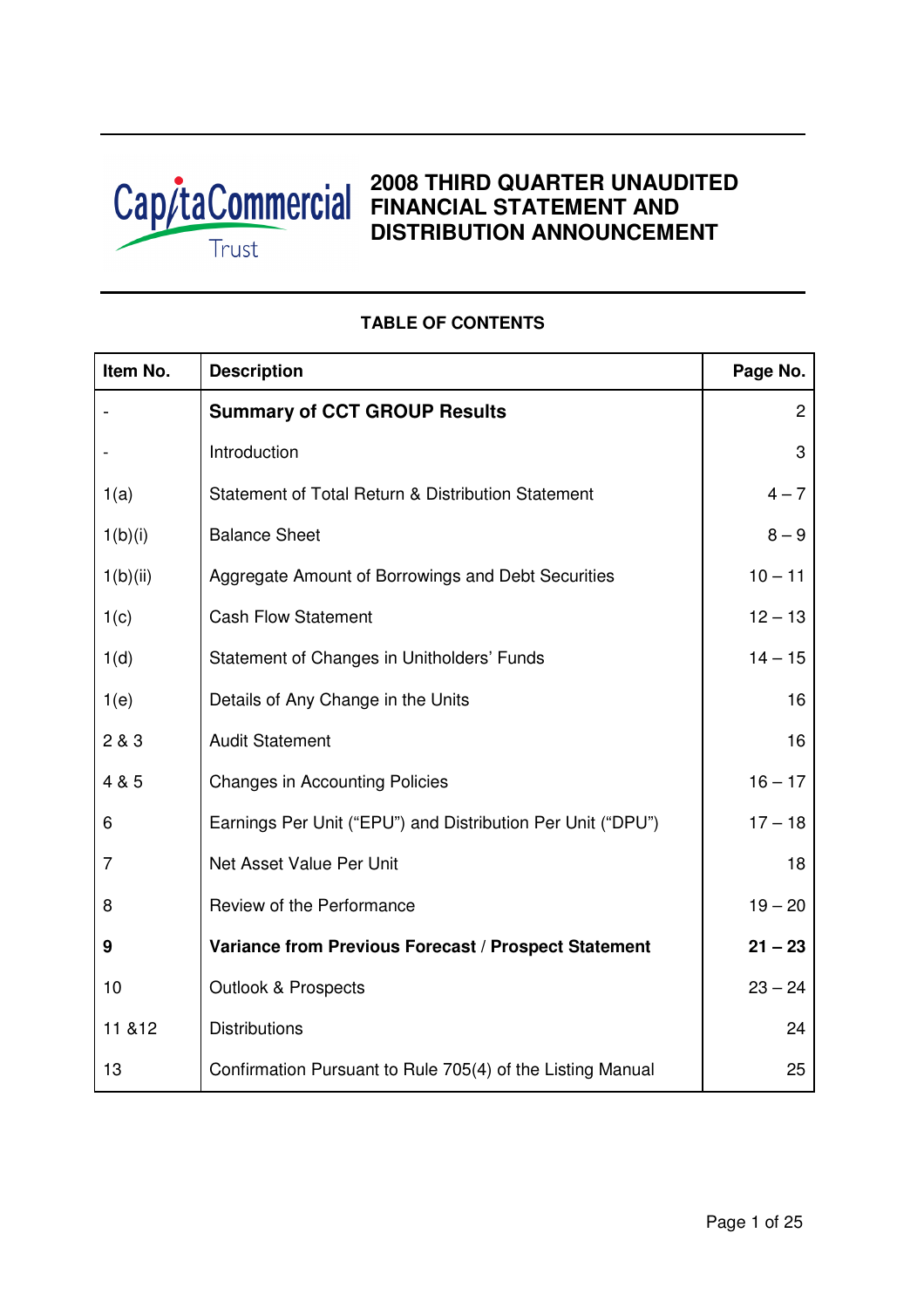|                                                                             | FY 2007                  | <b>YTD Sep</b><br>2008   | 1 July 2008 to 30 September 2008 |                                  |                              |  |
|-----------------------------------------------------------------------------|--------------------------|--------------------------|----------------------------------|----------------------------------|------------------------------|--|
|                                                                             | <b>Actual</b><br>S\$'000 | <b>Actual</b><br>S\$'000 | <b>Actual</b><br>S\$'000         | Forecast <sup>1</sup><br>S\$'000 | Favourable<br>(Unfavourable) |  |
| Gross Revenue                                                               | 236,527                  | 238,121                  | 92,536                           | 90,854                           | 1.9%                         |  |
| Net Property Income                                                         | 171,476                  | 167,862                  | 66,712                           | 65,753                           | 1.5%                         |  |
| Distributable Income                                                        | 120,422                  | 115,083                  | 43,165                           | 41,572                           | 3.8%                         |  |
| <b>Distribution Per Unit (cents)</b><br><b>For the Period</b><br>Annualised | 8.70c<br>8.70c           | 8.29c<br>11.07c          | 3.10 $e^2$<br>12.33c             | 2.98c<br>11.86¢                  | 4.0%<br>4.0%                 |  |

## **SUMMARY OF CCT GROUP RESULTS (1 July 2008 to 30 September 2008**)

Footnotes

- (1) The forecast is based on the forecast shown in the circular to unitholders dated 9 June 2008 ("CCT Circular") for the proposed acquisition of 1 George Street, Singapore for 1 July 2008 to 31 December 2008 and pro-rated from 11 July 2008 to 31 July 2008.
- (2) The above estimated DPU is computed on the basis of the number of units in CCT ("Units") in issue as at the end of 30 September 2008 and that none of the S\$370.0 million convertible bonds due 2013 (the "Convertible Bonds") are converted into Units. Accordingly, the actual quantum of DPU may differ from the above estimated DPU if any of the Convertible Bonds are converted into Units.

**For a meaningful analysis/comparison of the actual results against the forecast as stated in the CCT Circular dated 9 June 2008, please refer to Section 9 of this Announcement.**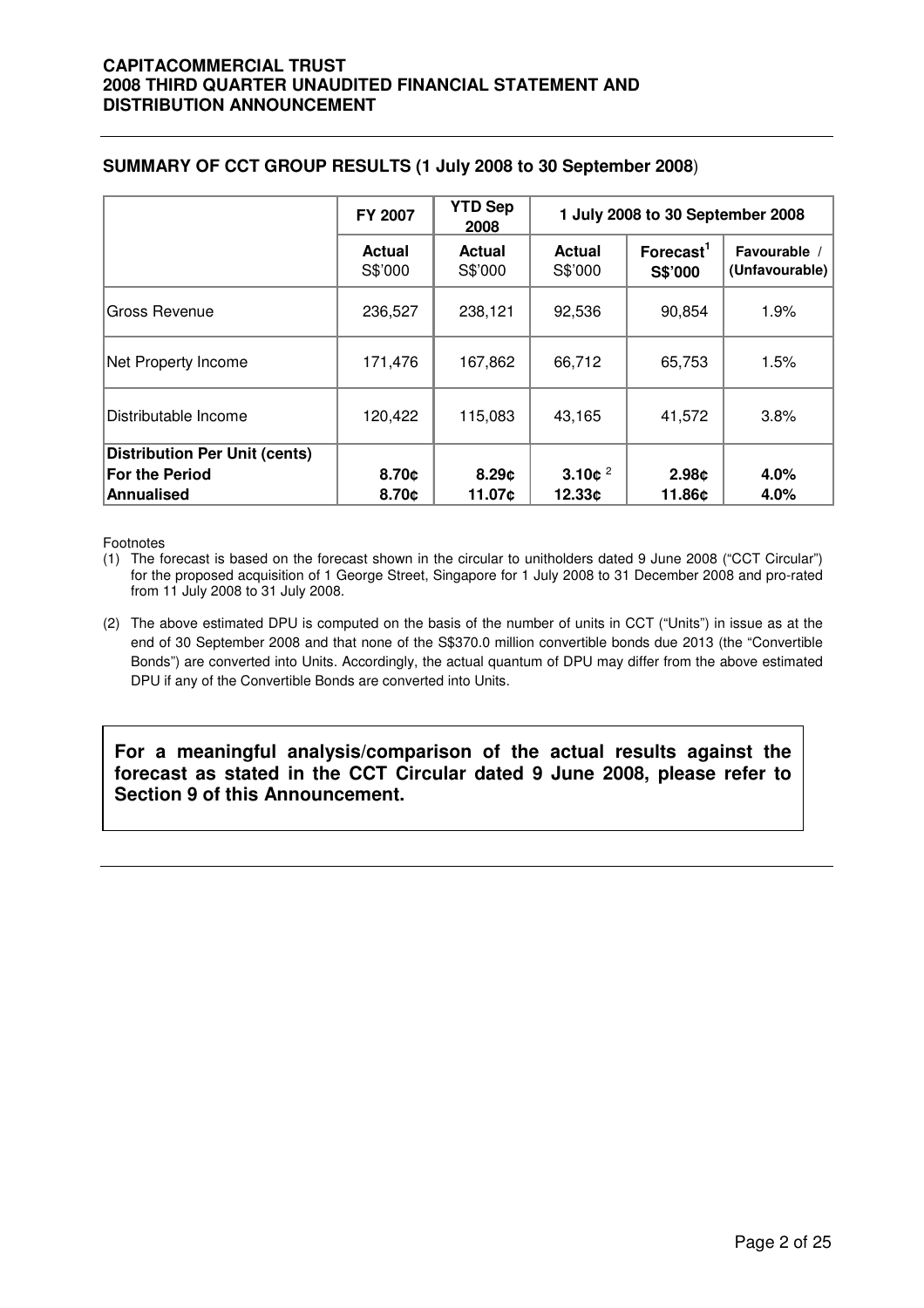#### **INTRODUCTION**

CapitaCommercial Trust ("CCT") was established under a Trust Deed dated 6 February 2004 entered into between CapitaCommercial Trust Management Limited (as manager of CCT) (the "Manager") and HSBC Institutional Trust Services (Singapore) Limited (as trustee of CCT) (the "CCT Trustee"), as amended by the first supplemental deed dated 15 July 2005, the second supplemental deed dated 20 April 2006, the third supplemental deed dated 11 August 2006, the fourth supplemental deed dated 31 October 2007 and the first amending and restating deed dated 26 March 2008.

As at 30 September 2008, CCT's Singapore portfolio includes Capital Tower, 6 Battery Road, HSBC Building, Raffles City (through its 60% stake in RCS Trust), Starhub Centre, Robinson Point, Bugis Village, Golden Shoe Car Park Market Street Car Park, 1 George Street (acquisition completed on 11 July 2008) and Wilkie Edge which is currently under development. CCT has a wholly-owned subsidiary, CCT MTN Pte. Ltd. ("CCT MTN"), to provide treasury services, including on-lending the proceeds from the issuance of notes under an unsecured multi-currency medium term note programme to CCT.

In Malaysia, CCT has a 30% stake in Quill Capita Trust ("QCT") as well as a 7.4% stake (with commitment of US\$20 million) in the Malaysia Commercial Development Fund ("MCDF"). QCT is a Malaysia-listed real estate investment trust focused on acquiring and investing in commercial properties in Malaysia. MCDF is an opportunistic fund to invest in real estate development properties primarily in Kuala Lumpur and the Klang Valley, with an expected gross development value of more than US\$1 billion (about S\$1.43 billion).

On a recurring basis, as the results of QCT are not expected to be announced in time for inclusion in CCT Group results for the same calendar quarter, CCT Group will equity account the results of QCT based on a 3-month lag time.

CCT Group results are after consolidating CCT MTN, equity accounting the interest in QCT and including its proportionate interest (60%) in RCS Trust on a line-by-line basis.

In the Trust results, the distributable income on a declared basis from RCS Trust and QCT are accounted for as "Investment Income".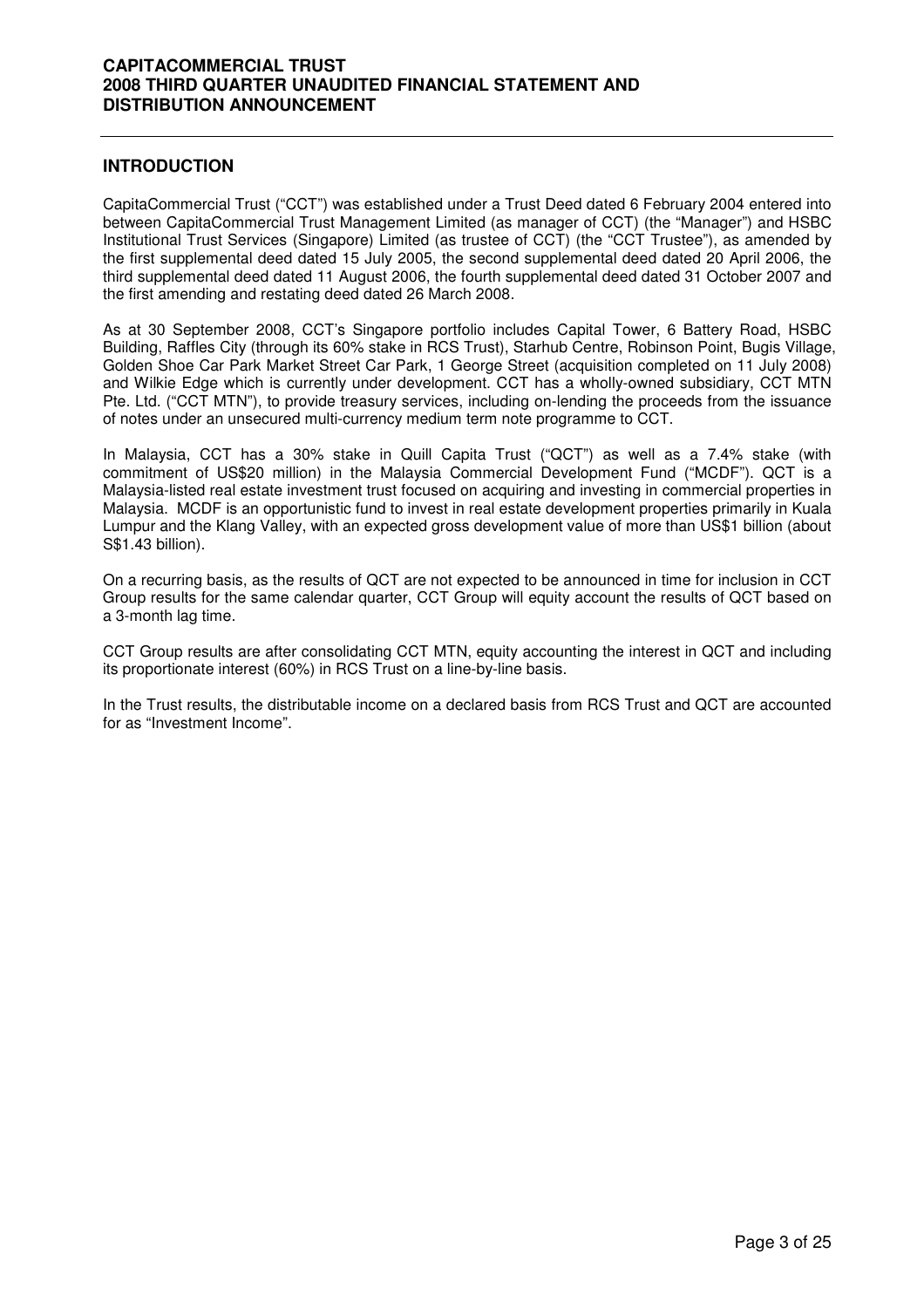#### **1(a)(i) Statement of Total Return & Distribution Statement (3Q 2008 vs 3Q 2007) (For a review of the performance, please refer to paragraph 8 on page 19-20)**

|                                                                                    |                    | Group              |                |                        | <b>Trust</b>           |             |
|------------------------------------------------------------------------------------|--------------------|--------------------|----------------|------------------------|------------------------|-------------|
|                                                                                    | 3Q 2008<br>S\$'000 | 3Q 2007<br>S\$'000 | Change<br>$\%$ | 3Q 2008<br>S\$'000     | 3Q 2007<br>S\$'000     | Change<br>% |
| <b>Statement of Total Return</b>                                                   |                    |                    |                |                        |                        |             |
| Gross rental income                                                                | 79,726             | 54,215             | 47.1           | 52,257                 | 29,611                 | 76.5        |
| Car park income                                                                    | 4,138              | 4,133              | 0.1            | 3,384                  | 3,365                  | 0.6         |
| Other income                                                                       | 8,672              | 2,302              | 276.7          | 8,024                  | 1,745                  | 359.8       |
| <b>Gross revenue</b>                                                               | 92,536             | 60,650             | 52.6           | 63,665                 | 34,721                 | 83.4        |
| Property management fees                                                           | (2, 495)           | (1,733)            | 44.0           | (1, 381)               | (707)                  | 95.3        |
| Property tax                                                                       | (11, 391)          | (6, 134)           | 85.7           | (8, 169)               | (3,295)                | 147.9       |
| Other property operating<br>expenses <sup>1</sup>                                  | (11,938)           | (9,576)            | 24.7           | (7, 772)               | (5,870)                | 32.4        |
| <b>Property operating</b><br>expenses                                              | (25, 824)          | (17, 443)          | 48.0           | (17, 322)              | (9, 872)               | 75.5        |
| Net property income                                                                | 66,712             | 43,207             | 54.4           | 46,343                 | 24,849                 | 86.5        |
| Interest income                                                                    | 142                | 348                | (59.2)         | 131                    | 58                     | 125.9       |
| Investment income                                                                  |                    |                    |                | 14,880 <sup>2</sup>    | 13,896 3               | 7.1         |
| Gain/ (Loss) from re-<br>measurement of derivatives<br>Impairment of investment in | 2,538 4            | (3,886)            | (165.3)        | 2,538 <sup>4</sup>     | $(3,886)$ <sup>5</sup> | (165.3)     |
| Associate                                                                          |                    |                    |                | $(8,965)$ <sup>6</sup> |                        | Nm          |
| Manager's management fees                                                          | (4, 471)           | (3,401)            | 31.5           | (2,616)                | (1,764)                | 48.3        |
| Trust expenses                                                                     | (2, 417)           | (1, 316)           | 83.7           | (2,318)                | (1,230)                | 88.5        |
| Borrowing costs <sup>7</sup>                                                       | (25, 502)          | (12, 656)          | 101.5          | (19, 721)              | (6, 512)               | 202.8       |
| Net income                                                                         | 37,002             | 22,296             | 66.0           | 30,272                 | 25,411                 | 19.1        |
| Gain on sale of investment<br>property                                             |                    | 625                | (100.0)        |                        |                        |             |
| Share of profit of associate                                                       | 980                | 777                | 26.1           |                        |                        |             |
| Total return for the period<br>before tax                                          | 37,982             | 23,698             | 60.3           | 30,272                 | 25,411                 | 19.1        |
| Income tax expense                                                                 | $(10)^8$           | (296)              | (96.6)         | $(10)^8$               |                        | Nm          |
| Total return for the period<br>after tax                                           | 37,972             | 23,402             | 62.3           | 30,262                 | 25,411                 | 19.1        |
| <b>Distribution Statement</b>                                                      |                    |                    |                |                        |                        |             |
| Net income                                                                         | 37,002             | 22,296             | 66.0           | 30,272                 | 25,411                 | 19.1        |
| Net tax adjustments <sup>9</sup>                                                   | 7,281              | 6,038              | 20.6           | 10,061                 | 4,143                  | 142.8       |
| Other adjustments <sup>10</sup>                                                    | (1, 118)           | 1,220              | (191.6)        | 2,832                  |                        | Nm          |
| Income available for<br>distribution to unitholders                                | 43,165             | 29,554             | 46.1           | 43,165                 | 29,554                 | 46.1        |
| Distributable Income to<br><b>Unitholders</b>                                      | 43,165             | 29,554             | 46.1           | 43,165                 | 29,554                 | 46.1        |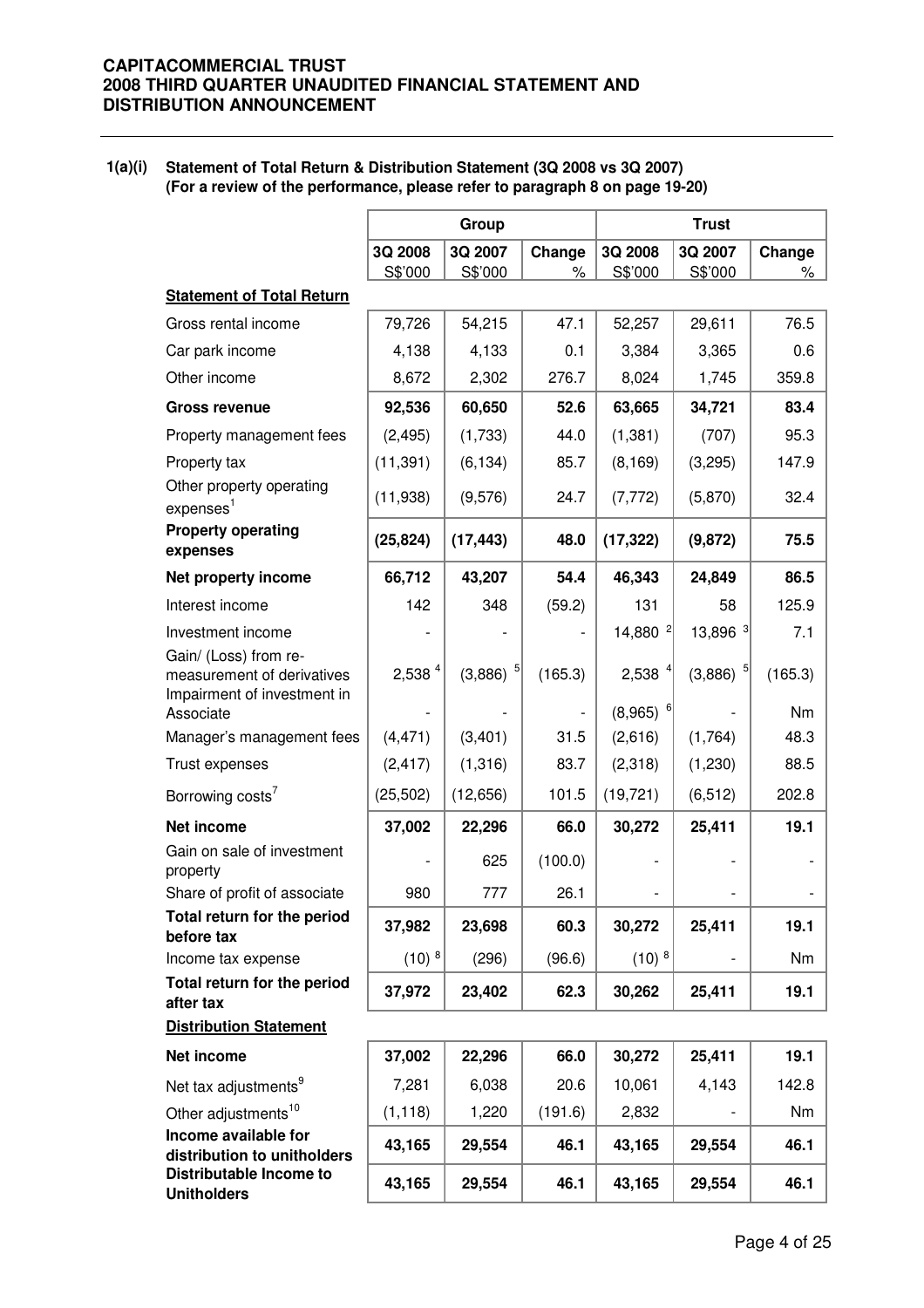#### **Footnotes**

(1) Included as part of the other property operating expenses are the following:

|                                                           |                 | Group   |        |         | <b>Trust</b> |        |
|-----------------------------------------------------------|-----------------|---------|--------|---------|--------------|--------|
|                                                           | 3Q 2008         | 3Q 2007 | Change | 3Q 2008 | 3Q 2007      | Change |
|                                                           | S\$'000         | S\$'000 | %      | S\$'000 | S\$'000      | %      |
| Depreciation                                              | 158             | 94      | 68.1   | 81      | 35           | 131.4  |
| Allowance for doubtful debts and<br>bad debts written off | $^{\prime}$ 19) | (4)     | 375.0  | (19)    | (8)          | 137.5  |

- (2) This relates to the income distribution from RCS Trust.
- (3) This relates to the income distribution from RCS Trust & QCT and also interest income from investment in junior bonds of Aragorn ABS Berhad ("Aragorn"), the special purpose vehicle which was used to own Wisma Technip which has been divested in Oct 2007.
- (4) This relates to the net gain on the re-measurement of fair values of interest rate swaps and the derivative liability arising on the convertible bonds.
- $(5)$ This relates to the loss from the re-measurement of fair values of interest rate swaps
- (6) This relates to impairment on investment in QCT based on market price of the units on 30 Sep 08.
- (7) Included in borrowing costs are the following :

|                                    | Group   |         |         | <b>Trust</b> |         |          |  |
|------------------------------------|---------|---------|---------|--------------|---------|----------|--|
|                                    | 3Q 2008 | 3Q 2007 | Change  | 3Q 2008      | 3Q 2007 | Change   |  |
|                                    | S\$'000 | S\$'000 | $\%$    | S\$'000      | S\$'000 | $\%$     |  |
| Interest cost                      | 19,501  | 12.479  | 56.3    | 13,968       | 6,492   | 115.2    |  |
| Amortisation and transaction costs | 6,001   | 177     | 3,290.4 | 5,753        | 20      | 28,665.0 |  |
| Total                              | 25,502  | 12.656  | 101.5   | 19,721       | 6.512   | 202.8    |  |

- (8) Tax provision is made on the foreign interest income which has been remitted back to Singapore. No further income tax provision for the Trust is made as the distributable income to unitholders is based on 100% of taxable income available for distribution to unitholders.
- (9) Included in the net tax adjustments are the following:

|                                                                                  |         | Group   |           |         | <b>Trust</b> |         |
|----------------------------------------------------------------------------------|---------|---------|-----------|---------|--------------|---------|
| Non-tax deductible/(chargeable)                                                  | 3Q 2008 | 3Q 2007 | Change    | 3Q 2008 | 3Q 2007      | Change  |
| items:                                                                           | S\$'000 | S\$'000 | $\%$      | S\$'000 | S\$'000      | %       |
| Manager's management fee<br>payable in units                                     | 2,727   | 1,636   | 66.7      | 872     |              | Nm      |
| Trustee's fees                                                                   | 215     | 145     | 48.3      | 163     | 99           | 64.6    |
| (Gain)/Loss from re-measurement<br>of derivatives<br>Impairment of investment in | (2,538) | 3,886   | (165.3)   | (2,538) | 3,886        | (165.3) |
| Associate                                                                        |         |         | <b>Nm</b> | 8,965   |              | Nm      |
| Amortisation and transaction costs                                               | 3,022   | 148     | 1,941.9   | 2,774   |              | Nm      |
| Temporary differences and other<br>tax adjustments                               | 3,855   | 223     | 1,628.7   | (175)   | 158          | (210.8) |
| Net tax adjustments                                                              | 7,281   | 6,038   | 20.6      | 10,061  | 4,143        | 142.8   |

(10) This relates to the undistributed loss of the subsidiary, CCT MTN, and the net distributed income from the Associate, QCT.

Nm – not meaningful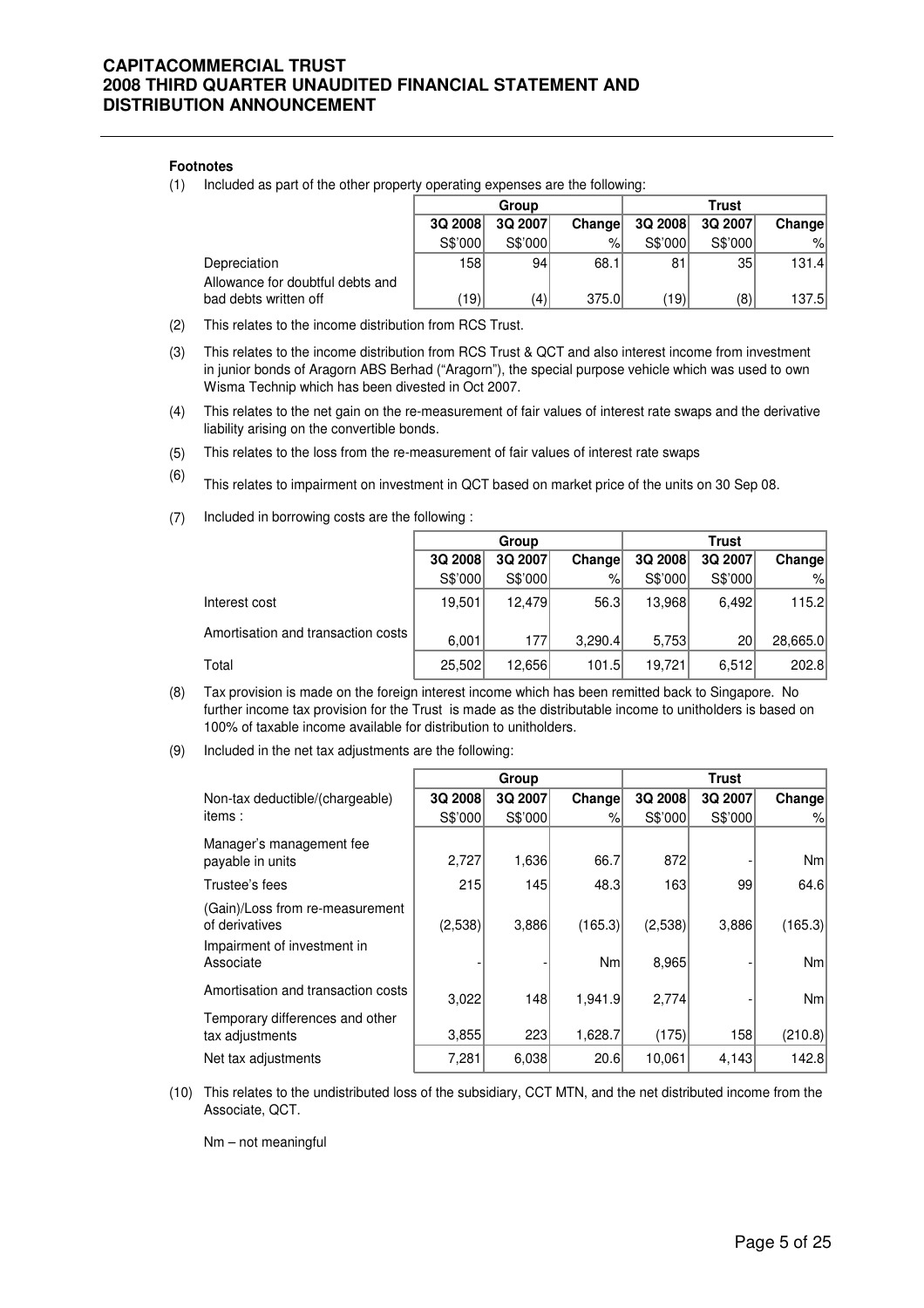**1(a)(ii) Statement of Total Return & Distribution Statement (YTD Sep 2008 vs YTD Sep 2007) (For a review of the performance, please refer to paragraph 8 on page 19-20)**

|                                                      |                                 | Group                                  |             | <b>Trust</b>                    |                                        |             |  |
|------------------------------------------------------|---------------------------------|----------------------------------------|-------------|---------------------------------|----------------------------------------|-------------|--|
|                                                      | <b>YTD</b><br>Sep 08<br>S\$'000 | <b>YTD</b><br><b>Sep 07</b><br>S\$'000 | Change<br>℅ | <b>YTD</b><br>Sep 08<br>S\$'000 | <b>YTD</b><br><b>Sep 07</b><br>S\$'000 | Change<br>℅ |  |
| <b>Statement of Total Return</b>                     |                                 |                                        |             |                                 |                                        |             |  |
| Gross rental income                                  | 212,876                         | 159,732                                | 33.3        | 130,733                         | 86,793                                 | 50.6        |  |
| Car park income                                      | 12,109                          | 11,899                                 | 1.8         | 9,805                           | 9,719                                  | 0.9         |  |
| Other income                                         | 13,136                          | 6,419                                  | 104.6       | 11,289                          | 4,648                                  | 142.9       |  |
| <b>Gross revenue</b>                                 | 238,121                         | 178,050                                | 33.7        | 151,827                         | 101,160                                | 50.1        |  |
| Property management fees                             | (6, 497)                        | (5,207)                                | 24.8        | (3, 160)                        | (2, 112)                               | 49.6        |  |
| Property tax                                         | (30, 528)                       | (15, 364)                              | 98.7        | (20, 582)                       | (8, 233)                               | 150.0       |  |
| Other property operating<br>expenses <sup>1</sup>    | (33, 234)                       | (27, 884)                              | 19.2        | (21, 331)                       | (16, 568)                              | 28.7        |  |
| <b>Property operating expenses</b>                   | (70, 259)                       | (48, 455)                              | 45.0        | (45,073)                        | (26, 913)                              | 67.5        |  |
| Net property income                                  | 167,862                         | 129,595                                | 29.5        | 106,754                         | 74,247                                 | 43.8        |  |
| Interest income                                      | 1,026                           | 906                                    | 13.2        | 980                             | 211                                    | 364.5       |  |
| Investment income                                    | 319 <sup>2</sup>                |                                        | Nm          | 47,946 3                        | $39,191$ <sup>3</sup>                  | 22.3        |  |
| Other income                                         |                                 | 428 4                                  | (100.0)     |                                 | 428 4                                  | (100.0)     |  |
| Gain/(Loss) from re-<br>measurement of derivatives   | 17,210 5                        | $(7,478)$ <sup>6</sup>                 | (330.1)     | 17,210 5                        | $(7,478)$ <sup>6</sup>                 | (330.1)     |  |
| Impairment of investment in<br>Associate             |                                 |                                        |             | $(8,965)$ <sup>7</sup>          |                                        | Nm          |  |
| Manager's management fees                            | (12, 555)                       | (9,902)                                | 26.8        | (7,074)                         | (5,055)                                | 39.9        |  |
| Trust expenses                                       | (3,408)                         | (3,092)                                | 10.2        | (3,227)                         | (2,469)                                | 30.7        |  |
| Borrowing costs <sup>8</sup>                         | (55, 142)                       | (36, 723)                              | 50.2        | (38, 154)                       | (18, 864)                              | 102.3       |  |
| Net income                                           | 115,312                         | 73,734                                 | 56.4        | 115,470                         | 80,211                                 | 44.0        |  |
| Gain on sale of investment<br>property               |                                 | 625                                    | (100.0)     |                                 |                                        |             |  |
| Share of profit of associate                         | 2,671                           | 1,257                                  | 112.5       |                                 |                                        |             |  |
| Net change in fair value of<br>investment properties | 445,605                         | 730,220                                | (39.0)      | 372,455                         | 642,803                                | (42.1)      |  |
| Total return for the period<br>before tax            | 563,588                         | 805,836                                | (30.1)      | 487,925                         | 723,014                                | (32.5)      |  |
| Income tax                                           | $(35)$ <sup>9</sup>             | (520)                                  | (93.3)      | $(35)$ <sup>9</sup>             |                                        | Nm          |  |
| Total return for the period<br>after tax             | 563,553                         | 805,316                                | (30.0)      | 487,890                         | 723,014                                | (32.5)      |  |
| <b>Distribution Statement</b>                        |                                 |                                        |             |                                 |                                        |             |  |
| Net income                                           | 115,312                         | 73,734                                 | 56.4        | 115,470                         | 80,211                                 | 44.0        |  |
| Net tax adjustments <sup>10</sup>                    | (146)                           | 13,342                                 | (101.1)     | (3,219)                         | 7,746                                  | (141.6)     |  |
| Other adjustments                                    | $(83)$ <sup>11</sup>            | $1,004$ <sup>12</sup>                  | (108.3)     | 2,832                           | $123$ <sup>13</sup>                    | 2,202.4     |  |
| Income available for<br>distribution to unitholders  | 115,083                         | 88,080                                 | 30.7        | 115,083                         | 88,080                                 | 30.7        |  |
| Distributable Income to<br><b>Unitholders</b>        | 115,083                         | 88,080                                 | 30.7        | 115,083                         | 88,080                                 | 30.7        |  |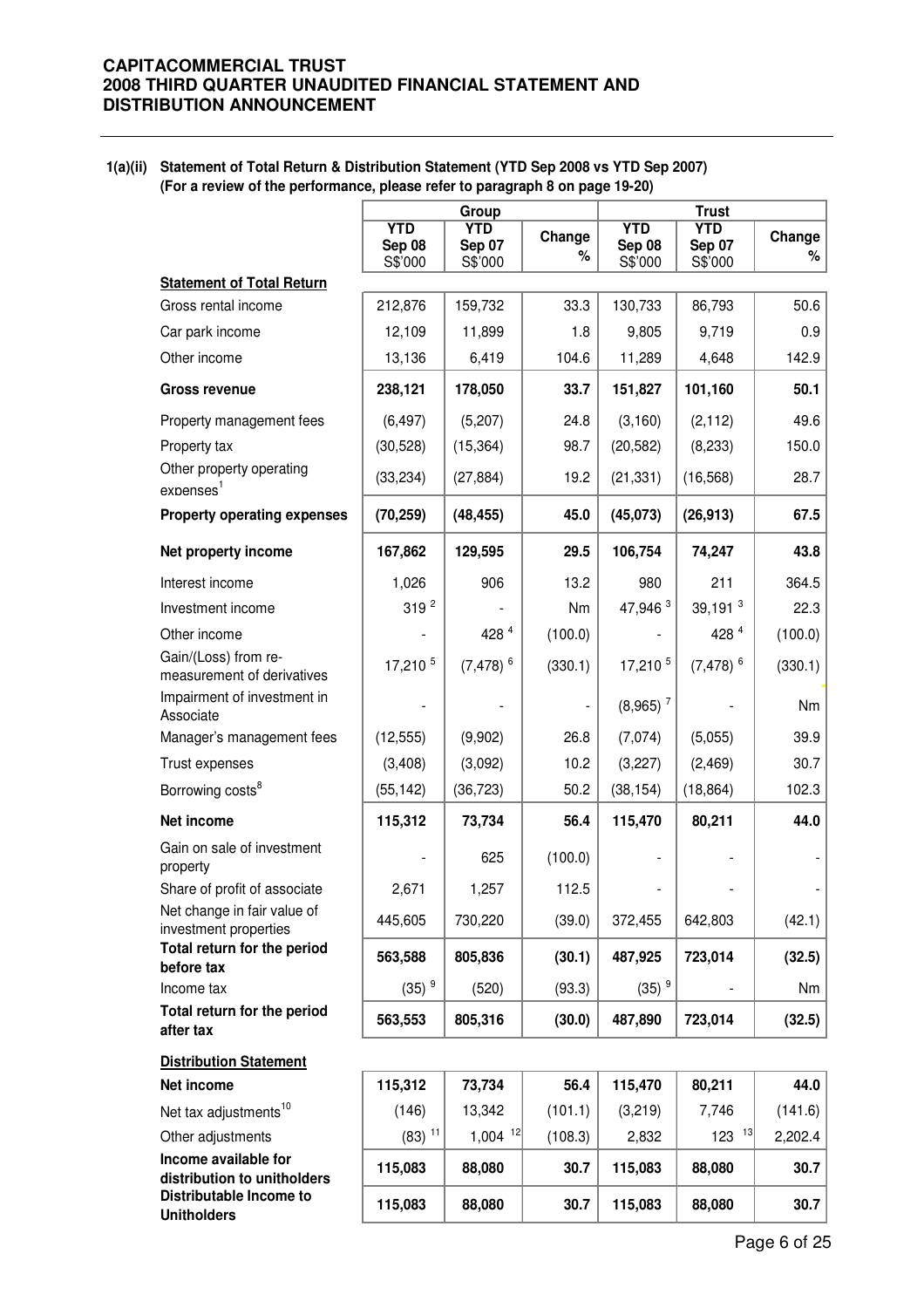#### **Footnotes**

(1) Included as part of the other property operating expenses are the following:

|                                                           | Group           |                          |             | <b>Trust</b>  |               |                 |
|-----------------------------------------------------------|-----------------|--------------------------|-------------|---------------|---------------|-----------------|
|                                                           | YTD<br>YTD      |                          |             | YTD           | YTD           |                 |
|                                                           | Sep 08          | Sep 07                   | Change<br>% | <b>Sep 08</b> | <b>Sep 07</b> | Change<br>%     |
|                                                           | S\$'000         | S\$'000                  |             | S\$'000       | S\$'000       |                 |
| Depreciation                                              | 456             | 269                      | 69.5        | 243           | 106           | 129.2           |
| Allowance for doubtful debts and<br>bad debts written off | 98 <sub>1</sub> | $\overline{\phantom{0}}$ | Nm          | 98            | -             | Nm <sub>l</sub> |

- (2) This relates to the residual interest from the subsidiary, Aragorn.
- (3) This relates to the income distribution from RCS Trust, and QCT and interest income from investment in junior bonds of Aragorn.
- (4) This relates to the net proceeds received from liquidation of subsidiaries
- (5) This relates to the net gain on the re-measurement of fair values of interest rate swaps and the derivative liability arising on the convertible bonds.
- (6) This relates to loss from the re-measurement of fair values of interest rate swaps.
- (7) This relates to impairment on investment in QCT based on market price of the units on 30 Sep 08.
- (8) Included in borrowing costs are the following :

|                                    |                          | Group   |             | <b>Trust</b> |            |               |  |
|------------------------------------|--------------------------|---------|-------------|--------------|------------|---------------|--|
|                                    | <b>YTD</b><br><b>YTD</b> |         |             | YTD          | <b>YTD</b> | <b>Change</b> |  |
|                                    | Sep 08                   | Sep 07  | Change<br>% | Sep 08       | Sep 07     | %             |  |
|                                    | S\$'000                  | S\$'000 |             | S\$'000      | S\$'000    |               |  |
| Interest cost                      | 45.917                   | 36.390  | 26.2        | 29.468       | 18.844     | 56.4          |  |
| Amortisation and transaction costs | 9.225                    | 333     | 2,670.3     | 8,686        | 20         | 43,330.0      |  |
| Total                              | 55,142                   | 36,723  | 50.2        | 38,154       | 18,864     | 102.3         |  |

- (9) Tax provision is made on the foreign interest income which has been remitted back to Singapore. No further income tax provision for the Trust is made as the distributable income to unitholders is based on 100% of taxable income available for distribution to unitholders.
- (10) Included in the net tax adjustments are the following:

|                                                                                          |                                 | Group                    |                  |                                 | <b>Trust</b>             |                 |
|------------------------------------------------------------------------------------------|---------------------------------|--------------------------|------------------|---------------------------------|--------------------------|-----------------|
| Non-tax deductible/(chargeable)<br>items:                                                | YTD<br><b>Sep 08</b><br>S\$'000 | YTD<br>Sep 07<br>S\$'000 | Change<br>%      | YTD<br><b>Sep 08</b><br>S\$'000 | YTD<br>Sep 07<br>S\$'000 | Change<br>%     |
| Manager's management fee<br>payable in units                                             | 6,389                           | 4,847                    | 31.8             | 908                             |                          | Nm <sub>l</sub> |
| Trustee's fees<br>Net proceeds from liquidation of<br>subsidiaries                       | 571                             | 407<br>(428)             | 40.3<br>(100.0)  | 419                             | 271<br>(428)             | 54.6<br>(100.0) |
| Loss/(Gain) from re-measurement<br>of derivatives<br>Impairment of investment in         | (17,210)                        | 7,478                    | (330.1)          | (17,210)                        | 7,478                    | (330.1)         |
| Associate                                                                                |                                 |                          | Nm <sub>l</sub>  | 8,965                           |                          | Nm <sub>l</sub> |
| Amortisation and transaction costs<br>Temporary differences and other<br>tax adjustments | 6,128<br>3,976                  | 443<br>595               | 1,283.3<br>568.2 | 5,586<br>(1,887)                | 425                      | Nm<br>(544.0)   |
| Net tax adjustments                                                                      | (146)                           | 13,342                   | (101.1)          | (3,219)                         | 7,746                    | (141.6)         |

- (11) This relates to the undistributed profit of the subsidiary, CCT MTN, and the net distributed income from the associate, QCT.
- (12) This relates to the distribution income received from QCT and undistributed loss of the subsidiary, Aragorn.
- (13) This relates to the distribution income received from QCT, out of the pre-acquisition income.
- Nm not meaningful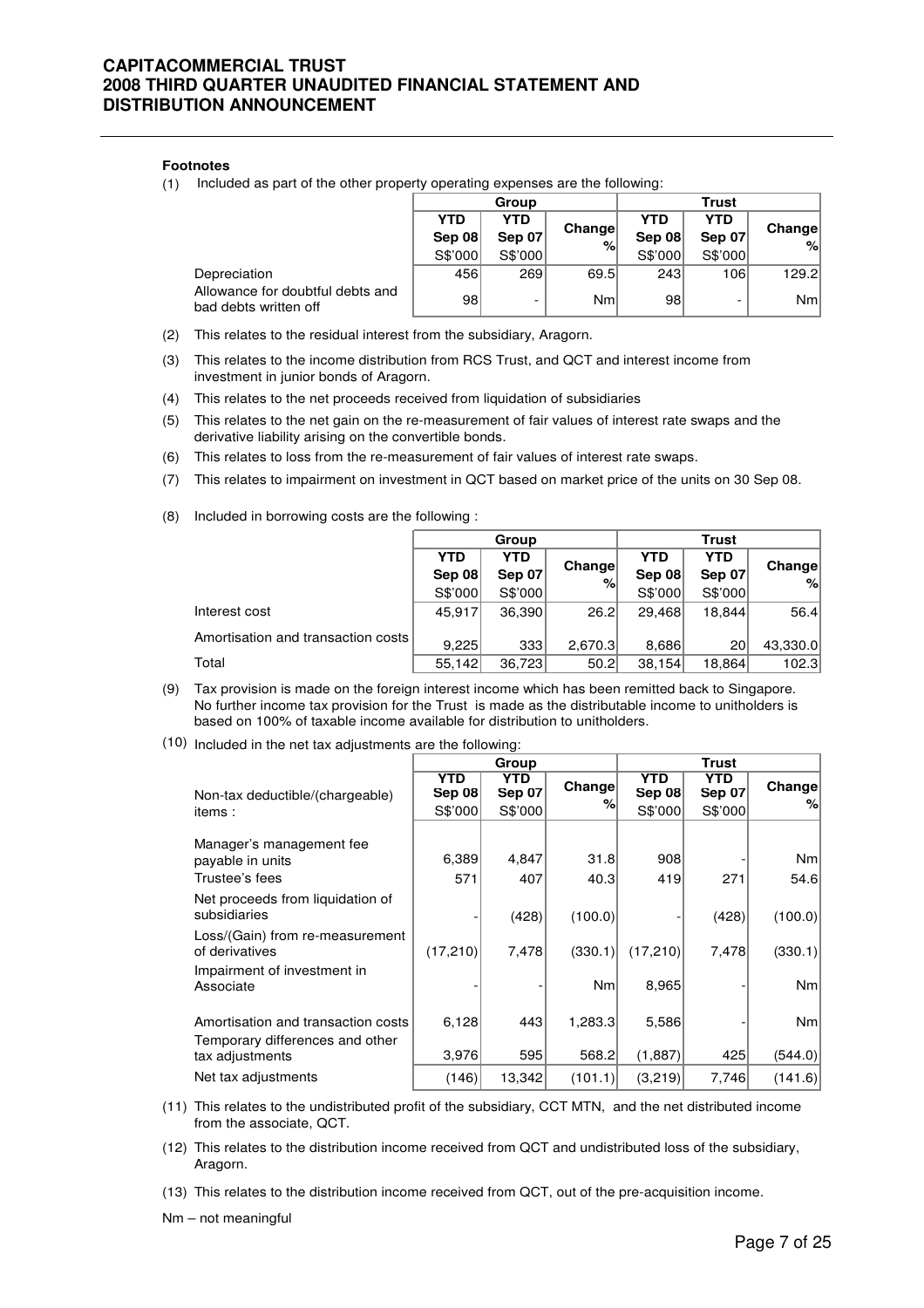#### **1(b)(i) Balance Sheet as at 30 September 2008 vs 31 December 2007**

|                                         |                          | Group                    |             |                          | <b>Trust</b>             |             |
|-----------------------------------------|--------------------------|--------------------------|-------------|--------------------------|--------------------------|-------------|
|                                         | <b>Sep-08</b><br>S\$'000 | <b>Dec-07</b><br>S\$'000 | Change<br>% | <b>Sep-08</b><br>S\$'000 | <b>Dec-07</b><br>S\$'000 | Change<br>% |
| <b>Non-current assets</b>               |                          |                          |             |                          |                          |             |
| Plant and equipment                     | 1,044                    | 1,094                    | (4.6)       | 539                      | 596                      | (9.6)       |
| Investment properties                   | 6,756,418 <sup>1</sup>   | 5,109,950                | 32.2        | 5,112,539 1              | 3,558,350                | 43.7        |
| Investment in subsidiary <sup>2</sup>   |                          |                          | Nm          |                          |                          | <b>Nm</b>   |
| Investment in associate <sup>3</sup>    | 62,767 <sup>3</sup>      | 64,605                   | (2.8)       | 49,884 3                 | 58,850                   | (15.2)      |
| Investment in joint venture             |                          |                          | Nm          | 800,031                  | 794,692                  | 0.7         |
| Other investment                        | 10,212 4                 | 7,763                    | 31.5        | 10,212 4                 | 7,763                    | 31.5        |
| Other asset                             | 97,647 5                 | 54,947                   | 77.7        | 97,647 5                 | 54,947                   | 77.7        |
| <b>Total non-current assets</b>         | 6,928,088                | 5,238,359                | 32.3        | 6,070,852                | 4,475,198                | 35.7        |
| <b>Current assets</b>                   |                          |                          |             |                          |                          |             |
| Trade and other receivables             | 12,274 6                 | 4,890                    | 151.0       | 24,267 <sup>6</sup>      | 10,246                   | 136.8       |
| Cash and cash equivalents               | 72,399 7                 | 35,484                   | 104.0       | 68,051 7                 | 27,800                   | 144.8       |
| <b>Total current assets</b>             | 84,673                   | 40,374                   | 109.7       | 92,318                   | 38,046                   | 142.6       |
| <b>Total assets</b>                     | 7,012,761                | 5,278,733                | 32.8        | 6,163,170                | 4,513,244                | 36.6        |
|                                         |                          |                          |             |                          |                          |             |
| <b>Current liabilities</b>              |                          |                          |             |                          |                          |             |
| Trade and other payables                | 69,348 <sup>8</sup>      | 47,481                   | 46.1        | 50,214 8                 | 25,197                   | 99.3        |
| Derivative liability <sup>9</sup>       | 13,618                   | 10,478                   | 30.0        | 13,618                   | 10,478                   | 30.0        |
| Short-term borrowings <sup>10</sup>     | 669,242                  | 162,100                  | 312.9       | 656,042                  | 162,100                  | 304.7       |
| Provision for taxation                  | 702                      | 666                      | 5.4         | 702                      | 666                      | 5.4         |
| <b>Total current liabilities</b>        | 752,910                  | 220,725                  | 241.1       | 720,576                  | 198,441                  | 263.1       |
| <b>Non-current liabilities</b>          |                          |                          |             |                          |                          |             |
| Long-term borrowings <sup>11</sup>      | 1,497,752                | 1,097,456                | 36.5        | 644,895                  | 580,042                  | 11.2        |
| Long-term borrowings from<br>subsidiary |                          |                          | Nm          | 335,000                  |                          | Nm          |
| Debt securities <sup>12</sup>           | 347,764                  |                          | Nm          | 347,764                  |                          | Nm          |
| Other non-current liabilities           | 31,575 13                | 22,930                   | 37.7        | 20,947 13                | 11,843                   | 76.9        |
| <b>Total non-current</b><br>liabilities | 1,877,091                | 1,120,386                | 67.5        | 1,348,606                | 591,885                  | 127.8       |
|                                         |                          |                          |             |                          |                          |             |
| <b>Total liabilities</b>                | 2,630,001                | 1,341,111                | 96.1        | 2,069,182                | 790,326                  | 161.8       |
| <b>Net assets</b>                       | 4,382,760                | 3,937,622                | 11.3        | 4,093,988                | 3,722,918                | 10.0        |
| Represented by:                         |                          |                          |             |                          |                          |             |
| Unitholders' funds                      | 4,382,760                | 3,937,622                | 11.3        | 4,093,988                | 3,722,918                | 10.0        |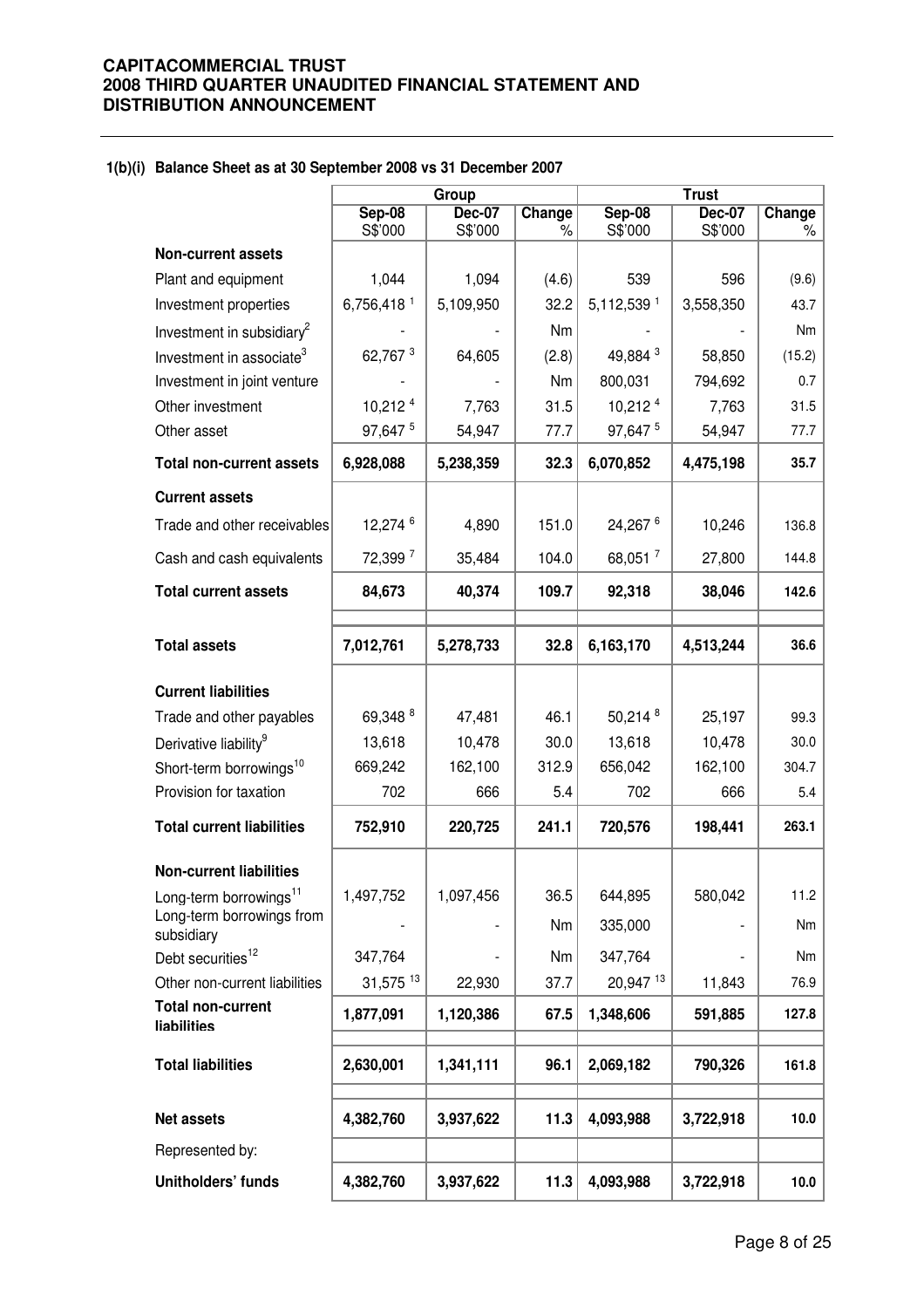#### **Footnotes**

- (1) The increase is primarily due to increase in property values based on the independent market valuations of the properties on 1 June 2008 and acquisition of 1 George Street.
- (2) This relates to the 100% investment in CCT MTN of \$1.
- (3) This relates to the investment in QCT. An impairment loss has been recognized based on the market price of QCT trading on 30 Sep 08 which resulted in a lower value is recorded on the Trust's Balance Sheet.
- (4) The increase is due to the additional capital call by MCDF.
- (5) The increase is due to additional progress payments made for Wilkie Edge.
- (6) Included in the Trade and other receivables is the income support of S\$5.8 million due from the Guarantor ("CapitaLand Commercial Limited') in relation to 1 George Street.
- (7) The increase in cash and cash equivalent is due mainly to surplus funds which is reserved mainly to finance the progress payment of Wilkie Edge.
- (8) Increase in Trade and other payables is due mainly to increase in interest accruals as a result of higher borrowings as compared to 31 December 2007.
- (9) This relates to the fair value of the interest rate swaps.
- (10) Increase in Short-term borrowings is due mainly to the S\$580.0 million Silver Loft loan which has been reclassified as due within 12 months.
- (11) Increase is due to additional borrowings from issuance of S\$335.0 million fixed rate notes, S\$650.0 million term loan, offset partially by the decrease in S\$580.0 million Silver Loft loan which has been reclassified as due within 12 months.
- (12) This relates to the debt portion of the S\$370.0 million convertible bonds issued.
- (13) Increase is due mainly to the tenants security deposits arising from the acquisition of 1 George Street and new leases for other properties.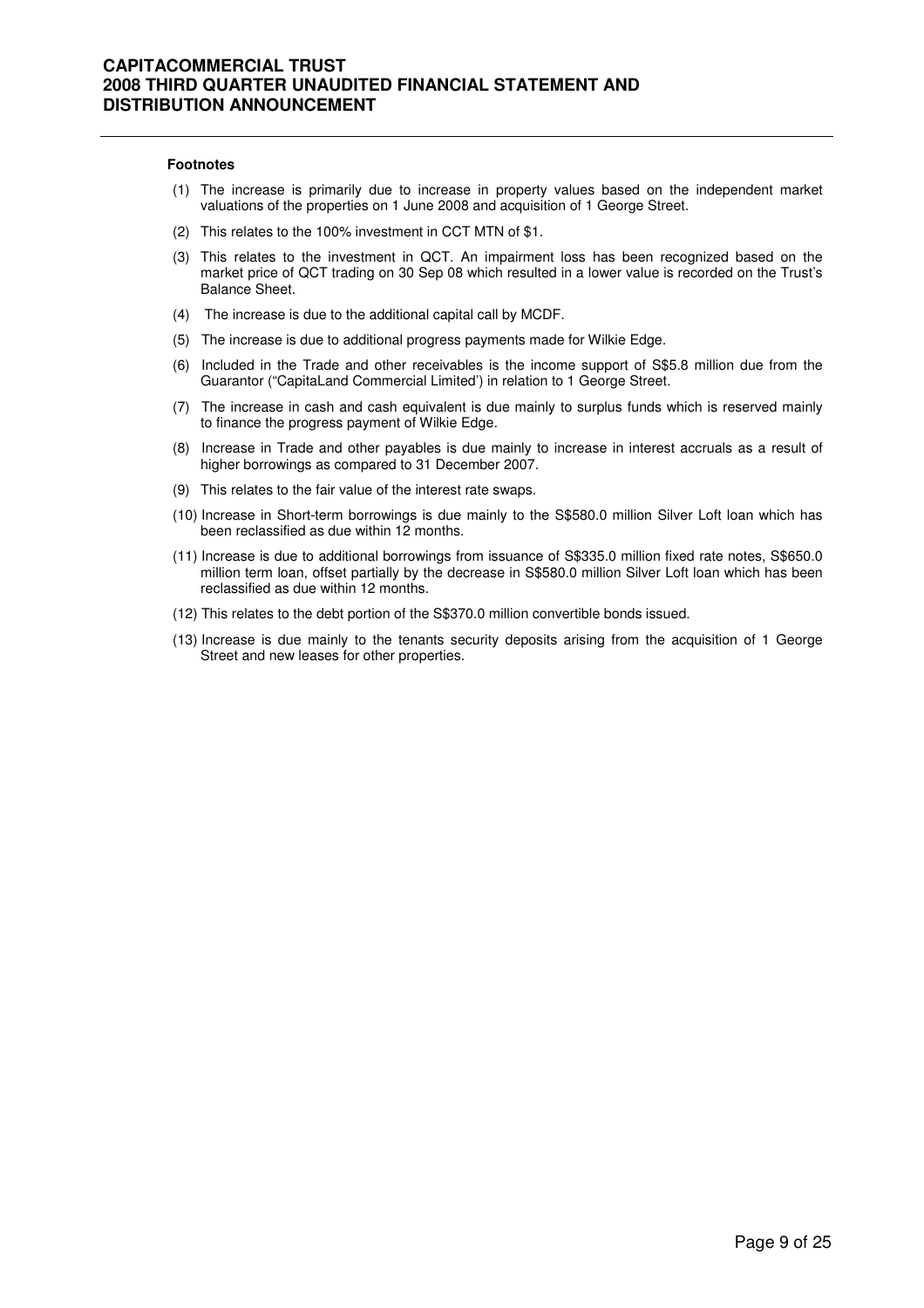#### **1(b)(ii) Aggregate amount of borrowings and debt securities**

|                                                                                                                               |                       | Group                 |              | <b>Trust</b>        |               |            |  |
|-------------------------------------------------------------------------------------------------------------------------------|-----------------------|-----------------------|--------------|---------------------|---------------|------------|--|
|                                                                                                                               | <b>Sep 08</b>         | Dec 07                | Change       | <b>Sep 08</b>       | <b>Dec 07</b> | Change     |  |
|                                                                                                                               | S\$'000               | S\$'000               | %            | S\$'000             | S\$'000       | %          |  |
| <b>Secured borrowings</b><br>Amount repayable after one<br>year<br>Less: Unamortised portion of<br>Fees and expenses incurred | 1,169,600<br>(6, 848) | 1,099,642<br>(2, 186) | 6.4<br>213.3 | 650,000<br>(5, 105) | 580,042       | 12.1<br>Nm |  |
| for debt raising exercise                                                                                                     | 1,162,752             | 1,097,456             | 5.9          | 644,895             | 580,042       | 11.2       |  |
| Amount repayable within one<br>year                                                                                           | 580,042               |                       | Nm           | 580,042             |               | Nm         |  |
| Total                                                                                                                         | 1,742,794             | 1,097,456             | 58.8         | 1,224,937           | 580,042       | 111.2      |  |
| <b>Unsecured borrowings</b>                                                                                                   |                       |                       |              |                     |               |            |  |
| Amount repayable after one<br>year                                                                                            | 688,963               |                       | Nm           | 688,963             |               | <b>Nm</b>  |  |
| Less: Unamortised portion of<br>Fees and expenses incurred<br>for debt raising exercise                                       | (6, 199)              |                       | Nm           | (6, 199)            |               | Nm         |  |
|                                                                                                                               | 682,764               |                       | <b>Nm</b>    | 682,764             |               | Nm         |  |
| Amount repayable in one year<br>or less, or on demand                                                                         | 89,200                | 162,100               | (45.0)       | 76,000              | 162,100       | (53.1)     |  |
| Total                                                                                                                         | 771,964               | 162,100               | 376.2        | 758,764             | 162,100       | 368.1      |  |
| Grand total                                                                                                                   | 2,514,758             | 1,259,556             | 99.7         | 1,983,701           | 742,142       | 167.3      |  |

#### **Details of any collaterals**

As security for the secured long term borrowings of S\$580.0 million, CCT has granted in favour of the lender the following:

- (i) a mortgage over the Initial Investment Properties<sup>1</sup>;
- (ii) an assignment of the insurance policies relating to the Initial Investment Properties; an assignment of all the rights, interest and title of CCT in relation to each of the Share Sale and Purchase Agreements and Property Sale and Purchase Agreements;
- (iii) an assignment of the agreements relating to the management of the Initial Investment Properties;
- (iv) an assignment and charge of the rental proceeds and tenancy agreements of units in the Initial Investment Properties; and

a fixed and floating charge over certain assets of CCT relating to the Initial Investment Properties.

#### **Footnote**

(1) Initial Investment Properties refer to Capital Tower, 6 Battery Road, Starhub Centre, Robinson Point, Bugis Village, Golden Shoe Car Park and Market Street Car Park.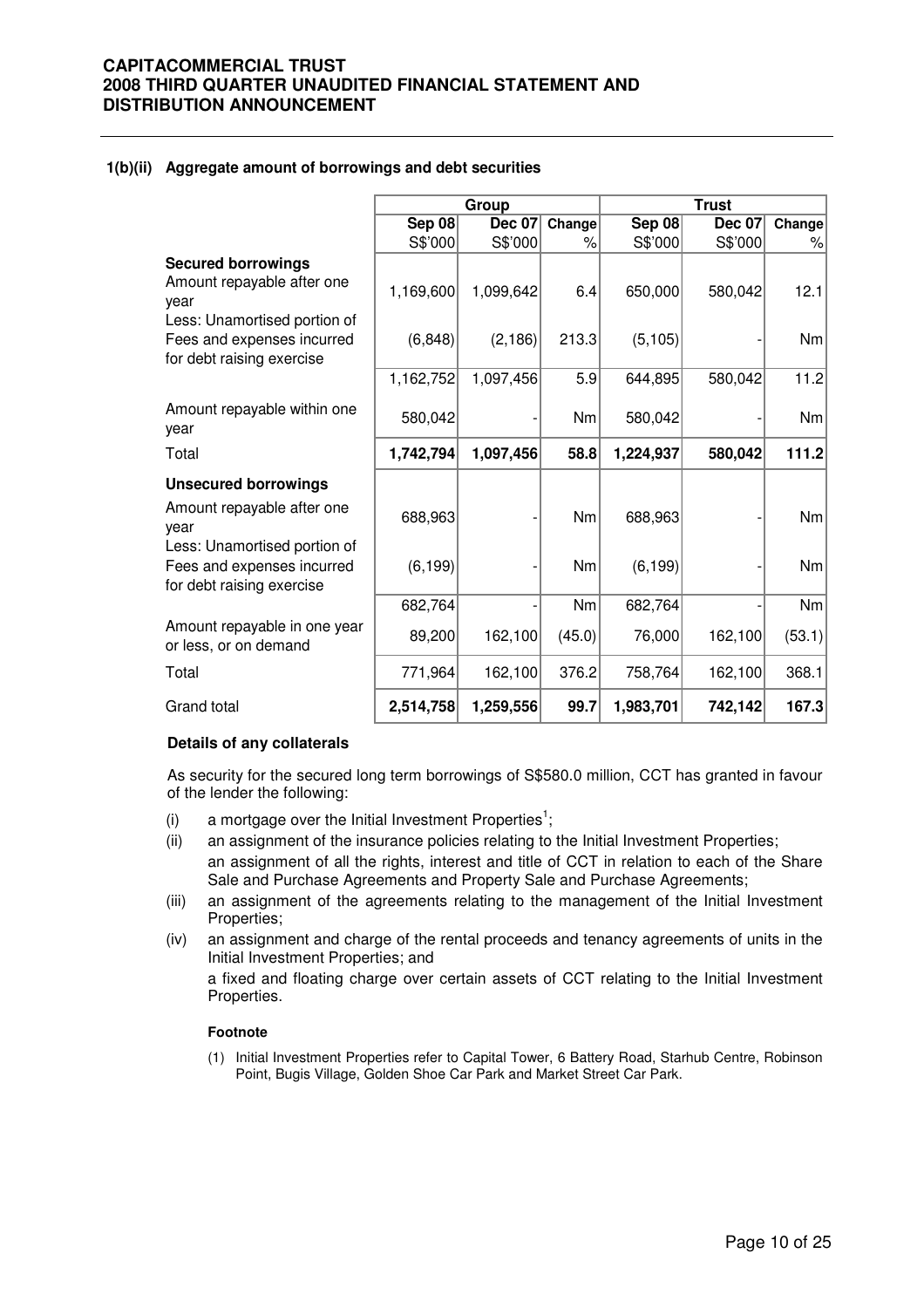As security for the secured long term borrowings of S\$866.0 million (CCT's 60% interest is S\$519.6 million), RCS Trust has granted in favour of the lender the following:

- (i) a mortgage over Raffles City which comprises Raffles City Tower, Raffles City Shopping Centre, Swissotel The Stamford, Fairmont Hotel and the Raffles City Convention Centre;
- (ii) an assignment of the insurance policies relating to Raffles City;
- (iii) an assignment of the agreements relating to the management of Raffles City;
- (iv) an assignment and charge of the rental proceeds and tenancy agreements of units in Raffles city; and
- (v) a fixed and floating charge over certain assets of RCS Trust relating to Raffles City.

As security for the short term borrowings of S\$76.0 million, CCT has granted in favour of the lender the legal assignment of the rental lease agreement of HSBC Building.

As security for the secured long term borrowings of S\$650.0 million, CCT has granted in favour of the lenders the following:

- (i) a mortgage over 1 George Street;
- (ii) an assignment of the insurance policies relating to 1 George Street;
- (iii) an assignment of all the rights, benefit, title and interest of CCT in relation to Property Sale Agreements and Tenancy Agreements (including Net Sale Proceeds and Rental Proceeds) and the Accounts relating to 1 George Street;
- (iv) an assignment of all the rights, benefit, title and interest of CCT in relation to the Net Property Yield Guarantee relating to 1 George Street;
- (v) a fixed and floating charge over all assets in connection with 1 George Street.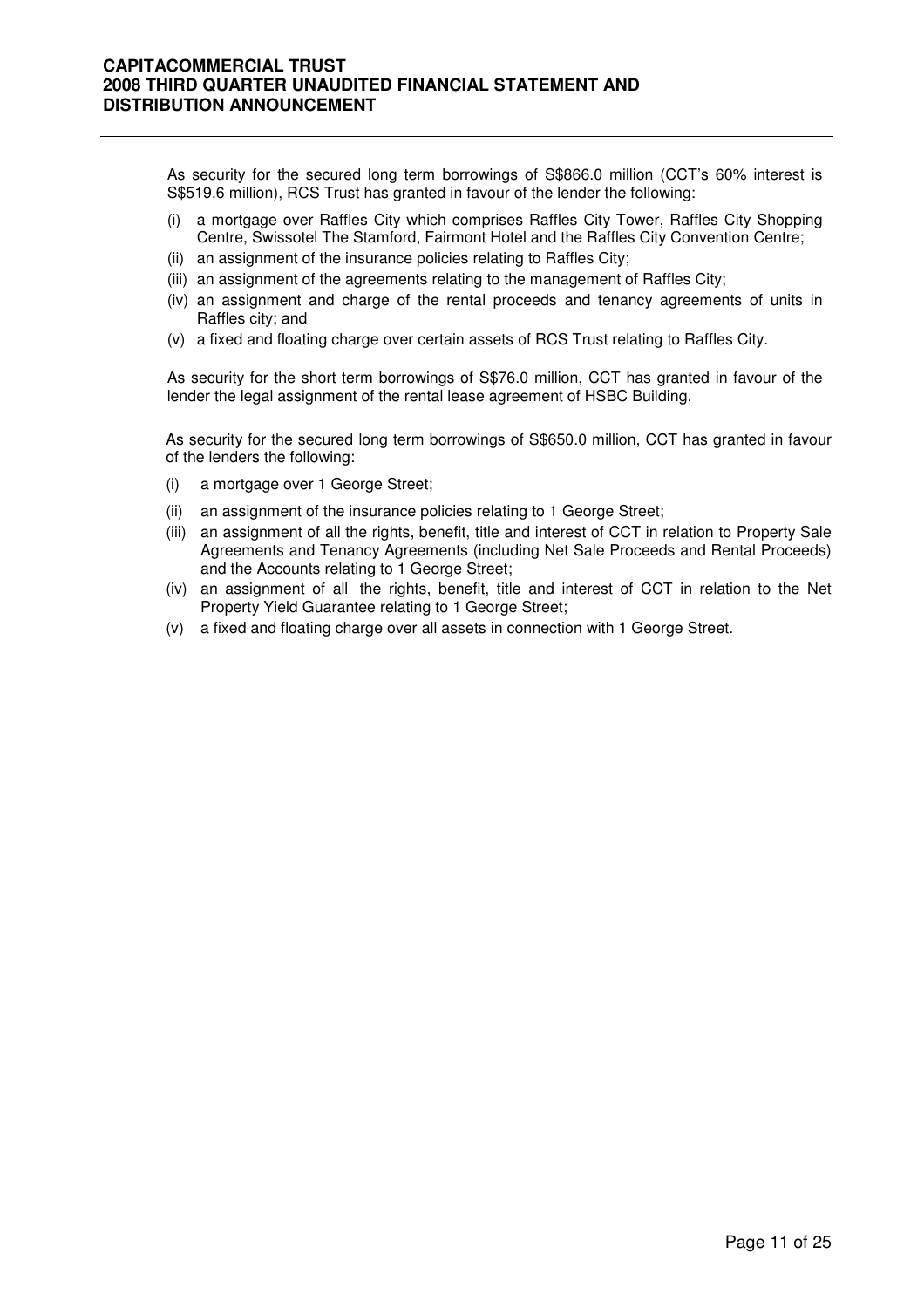#### **1(c)(i) Cash flow statement (3Q 2008 vs 3Q 2007)**

|                                                         | Group         |           |  |
|---------------------------------------------------------|---------------|-----------|--|
|                                                         | 3Q 2008       | 3Q 2007   |  |
|                                                         | S\$'000       | S\$'000   |  |
| <b>Operating activities</b>                             |               |           |  |
| Total return for the period before tax                  | 37,982        | 23,698    |  |
| <b>Adjustments for</b>                                  |               |           |  |
| Allowance for doubtful receivables                      | (19)          | (4)       |  |
| Amortisation of lease incentives                        | (78)          | 103       |  |
| Borrowing costs                                         | 25,502        | 12,656    |  |
| Depreciation of plant and equipment                     | 158           | 94        |  |
| Foreign exchange difference                             | (1,323)       | (1, 819)  |  |
| Interest income                                         | (142)         | (348)     |  |
| (Gain)/Loss on re-measurement of derivatives            | (2,538)       | 3,886     |  |
| Gain on sale of investment property                     |               | (625)     |  |
| Manager's management fees payable in units              | 2,727         | 1,636     |  |
| Share of profit of associate                            | (980)         | (777)     |  |
| Operating income before working capital changes         | 61,289        | 38,500    |  |
| Changes in working capital                              |               |           |  |
| Trade and other receivables                             | (4,999)       | (3, 429)  |  |
| Trade and other payables                                | 16,651        | 4,701     |  |
| Security deposits                                       | 11,058        | (5, 431)  |  |
| Cash generated from operations activities               | 83,999        | 34,341    |  |
| Tax paid                                                |               | (6)       |  |
| Cash generated from operations activities               | 83,999        | 34,335    |  |
| <b>Investing activities</b>                             |               |           |  |
| Capital expenditure on investment properties            | (6, 174)      | (13, 138) |  |
| Investment in MCDF                                      | (395)         |           |  |
| Investment in QCT                                       |               | (29, 925) |  |
| Distribution received from associate                    | 1,323         | 1,002     |  |
| Interest received                                       | 128           | 299       |  |
| Net cash inflow from sale of investment properties      |               | 53,363    |  |
| Net cash outflow from purchase of investment properties |               |           |  |
| (including acquisition cost)                            | (1, 177, 704) |           |  |
| Progress payment on Wilkie Edge                         | (23, 283)     |           |  |
| Purchase of plant and equipment                         | (142)         | (43)      |  |
| Cash flows from investing activities                    | (1, 206, 247) | 11,558    |  |
|                                                         |               |           |  |
| <b>Financing activities</b>                             |               |           |  |
| Borrowing costs paid                                    | (19, 614)     | (11, 757) |  |
| Distribution to unitholders                             | (71, 949)     | (58, 524) |  |
| Proceeds of interest bearing borrowings                 | 738,600       | 66,600    |  |
| Repayment of interest bearing borrowings                | (32,000)      |           |  |
| Cash flows from financing activities                    | 615,037       | (3,681)   |  |
| (Decrease)/increase in cash and cash equivalents        | (507, 211)    | 42,212    |  |
| Cash and cash equivalents at beginning of period        | 579,610       | 44,494    |  |
| Cash and cash equivalents at end of period              | 72,399        | 86,706    |  |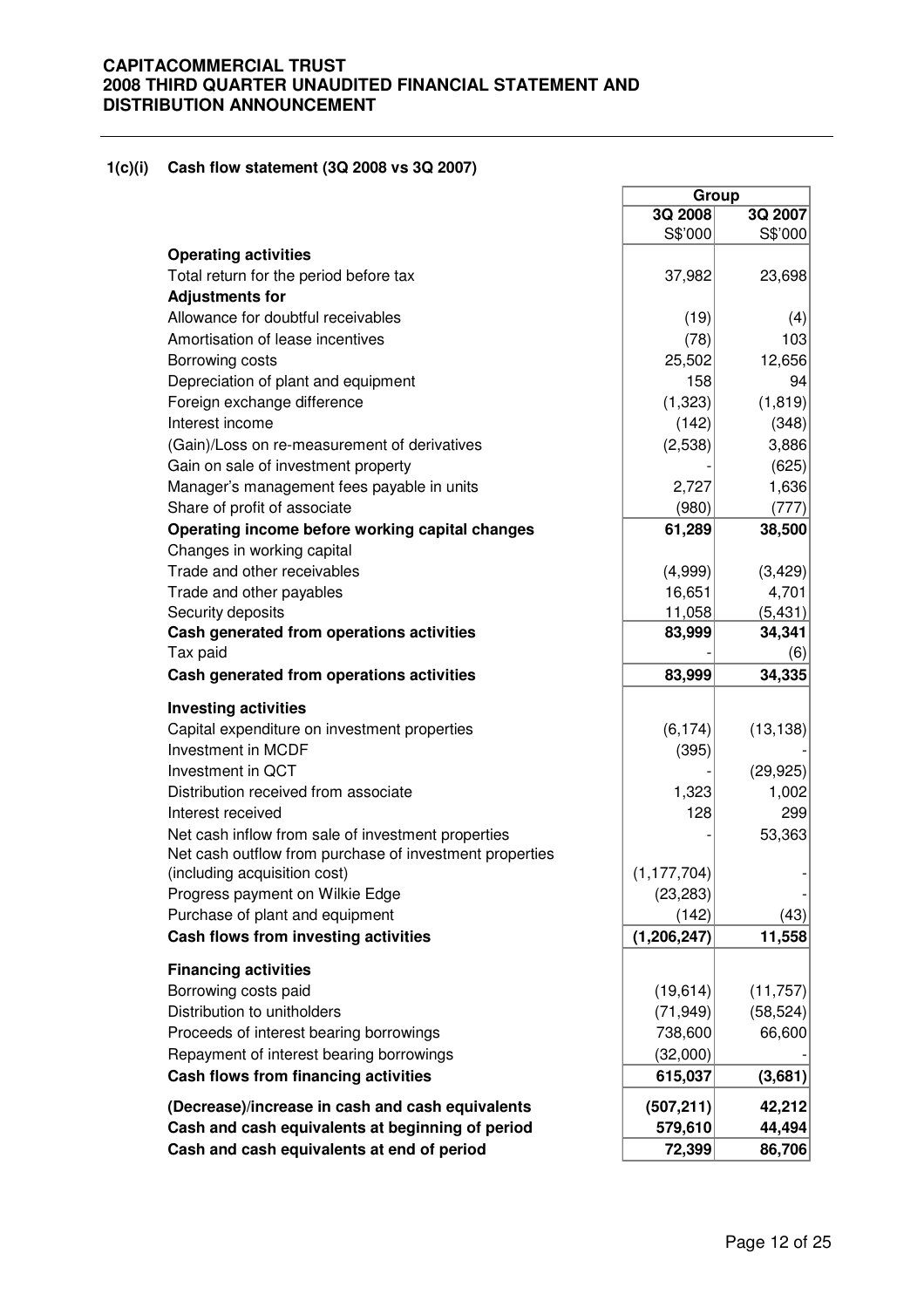#### **1(c)(ii) Cash flow statement (YTD Sep 2008 vs YTD Sep 2007)**

|                                                         | Group          |                |
|---------------------------------------------------------|----------------|----------------|
|                                                         | <b>YTD Sep</b> | <b>YTD Sep</b> |
|                                                         | 2008           | 2007           |
|                                                         | S\$'000        | S\$'000        |
| <b>Operating activities</b>                             |                |                |
| Total return for the period before tax                  | 563,588        | 805,836        |
| <b>Adjustments for</b>                                  |                |                |
| Allowance for doubtful receivable                       | 98             |                |
| Amortisation of lease incentives                        | 85             | 361            |
| Borrowing costs                                         | 55,142         | 36,723         |
| Depreciation of plant and equipment                     | 456            | 269            |
| Foreign exchange difference                             | 570            | 1,014          |
| Gain on sale of investment property                     |                | (625)          |
| Interest income                                         | (1,026)        | (906)          |
| (Gain)/Loss on re-measurement of derivatives            | (17, 210)      | 7,478          |
| Manager's management fees payable in units              | 6,389          | 4,847          |
| Net change in fair value of investment properties       | (445, 605)     | (730, 220)     |
| Share of profit of associate                            | (2,671)        | (1,257)        |
| Operating income before working capital changes         | 159,816        | 123,520        |
| Changes in working capital                              |                |                |
| Trade and other receivables                             | (7, 574)       | (3, 457)       |
| Trade and other payables                                | 19,840         | 3,924          |
| Security deposits                                       | 14,521         | 915            |
|                                                         |                |                |
| Cash generated from operations activities               | 186,603        | 124,902        |
| Tax paid                                                |                | (6)            |
| Cash generated from operations activities               | 186,603        | 124,896        |
| <b>Investing activities</b>                             |                |                |
| Capital expenditure on investment properties            | (23, 159)      | (23, 174)      |
| Investment in QCT                                       |                | (29, 925)      |
| Investment in MCDF                                      | (2, 449)       | (2,841)        |
| Interest received                                       | 1,035          | 834            |
| Distribution received from associate                    | 2,345          | 1,125          |
| Net cash inflow from sale of investment properties      |                | 53,363         |
| Net cash outflow from purchase of investment properties |                |                |
| (including acquisition cost)                            | (1, 177, 704)  |                |
| Progress payment on purchase of Wilkie Edge             | (42,700)       |                |
| Purchase of plant and equipment                         | (405)          | (150)          |
| Cash flows from investing activities                    | (1, 243, 037)  | (768)          |
|                                                         |                |                |
| <b>Financing activities</b>                             |                |                |
| Borrowing costs paid                                    | (54,906)       | (36, 308)      |
| Distribution to unitholders                             | (133, 845)     | (95, 849)      |
| Issue expenses                                          |                | (288)          |
| Proceeds of interest bearing borrowings                 | 998,200        | 53,100         |
| Repayment of interest bearing borrowings                | (86, 100)      |                |
| Proceeds from issuance of convertible bonds             | 370,000        |                |
| Cash flows from financing activities                    | 1,093,349      | (79, 345)      |
| Increase in cash and cash equivalents                   | 36,915         | 44,783         |
| Cash and cash equivalents at beginning of period        | 35,484         | 41,923         |
| Cash and cash equivalents at end of period              | 72,399         | 86,706         |
|                                                         |                |                |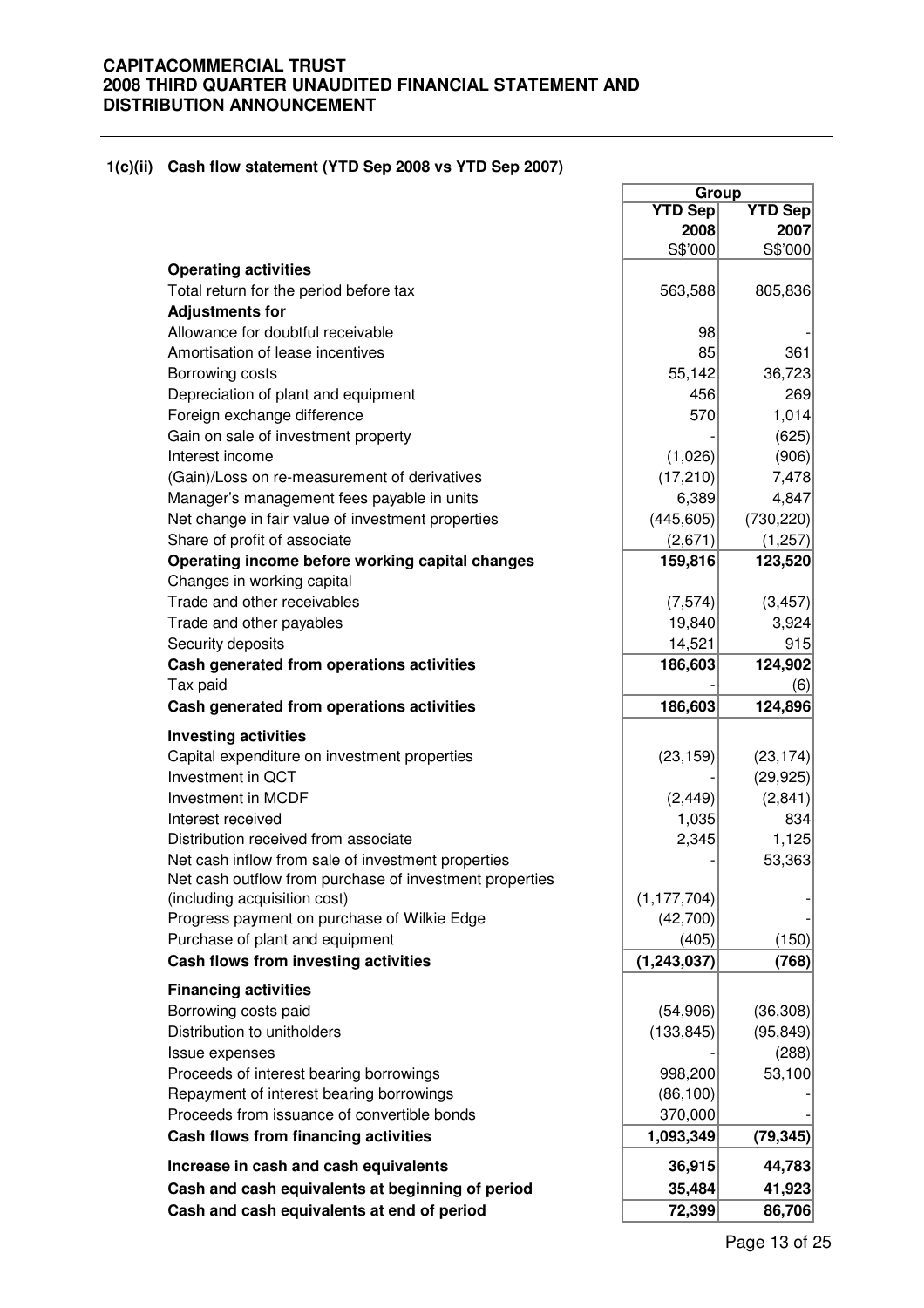|                                                                               | Group     |           |           | <b>Trust</b> |  |
|-------------------------------------------------------------------------------|-----------|-----------|-----------|--------------|--|
|                                                                               | 3Q 2008   | 3Q 2007   | 3Q 2008   | 3Q 2007      |  |
|                                                                               | S\$'000   | S\$'000   | S\$'000   | S\$'000      |  |
| Balance as at beginning of period                                             | 4,403,604 | 3,361,492 | 4,122,172 | 3,226,384    |  |
| <b>Operations</b>                                                             |           |           |           |              |  |
| Net increase in net assets resulting from<br>operations                       | 37,972    | 23,402    | 30,262    | 25,411       |  |
| Unitholders' transactions                                                     |           |           |           |              |  |
| Creation of new units:                                                        |           |           |           |              |  |
| - Acquisition fee                                                             | 11,650    |           | 11,650    |              |  |
| - Manager's management fee                                                    | 1,853     | 1,651     | 1,853     | 1,651        |  |
| Distribution to unitholders                                                   | (71, 949) | (58, 524) | (71, 949) | (58, 524)    |  |
| Net increase in net assets resulting                                          |           |           |           |              |  |
| from unitholders' transactions                                                | (58, 446) | (56, 873) | (58, 446) | (56, 873)    |  |
| Movement in translation reserve                                               |           |           |           |              |  |
| Share of reserves of associates                                               |           | 15        |           |              |  |
| <b>Translation reserve</b>                                                    | (370)     | (1,642)   |           |              |  |
|                                                                               |           |           |           |              |  |
| Net decrease in net assets resulting<br>from movement in translation reserves | (370)     | (1,627)   |           |              |  |
| Total decrease in net assets                                                  | (20, 844) | (35,098)  | (28, 184) | (31, 462)    |  |
| Balance as at end of period                                                   | 4,382,760 | 3,326,394 | 4,093,988 | 3,194,922    |  |

#### **1(d)(i) Statement of changes in unitholders' funds (3Q 2008 vs 3Q 2007)**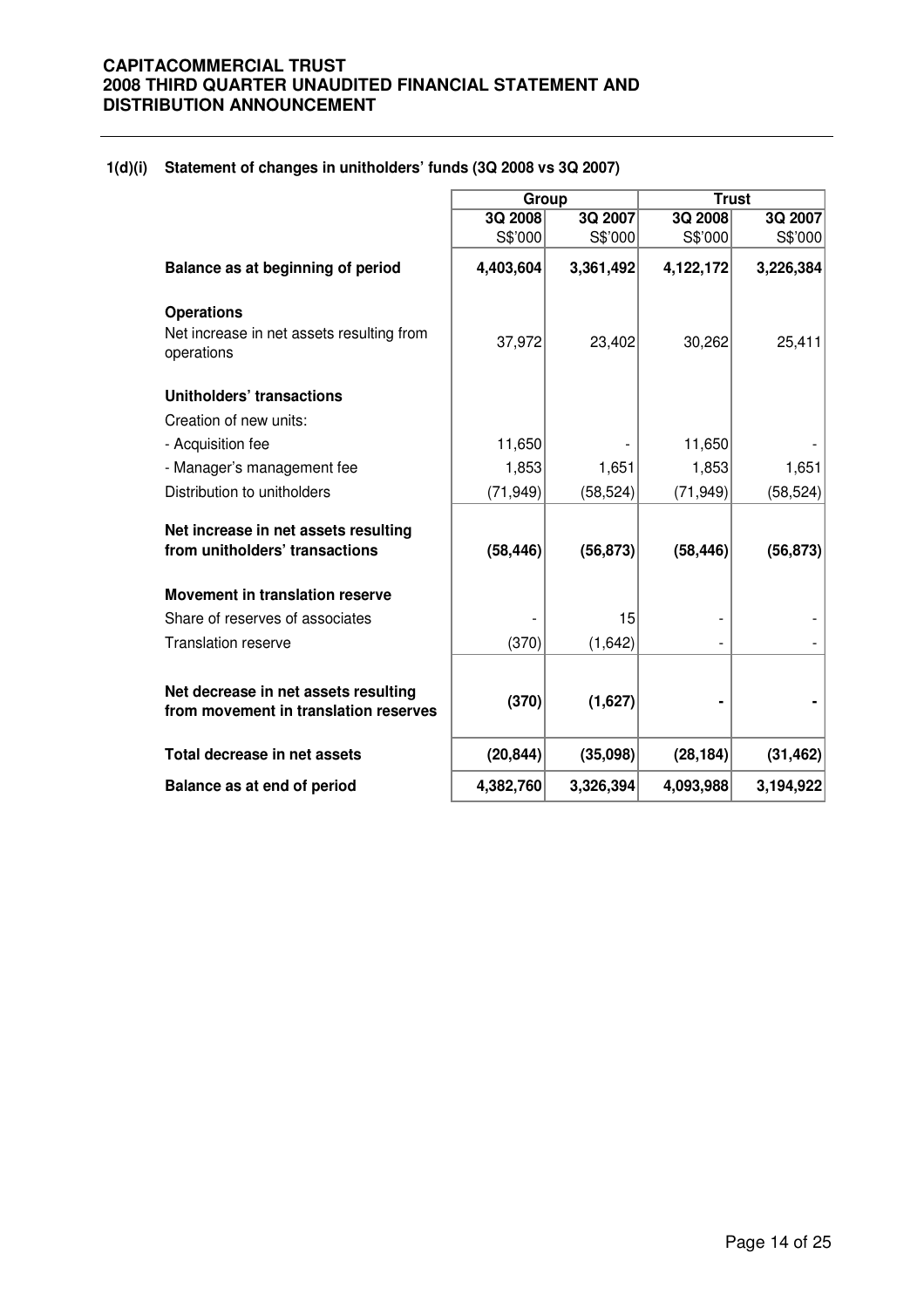|                                                                               | Group      |            | <b>Trust</b> |            |
|-------------------------------------------------------------------------------|------------|------------|--------------|------------|
|                                                                               | YTD Sep 08 | YTD Sep 07 | YTD Sep 08   | YTD Sep 07 |
|                                                                               | S\$'000    | S\$'000    | S\$'000      | S\$'000    |
| Balance as at beginning of period                                             | 3,937,622  | 2,612,414  | 3,722,918    | 2,563,034  |
| <b>Operations</b>                                                             |            |            |              |            |
| Net increase in net assets resulting from<br>operations                       | 563,553    | 805,316    | 487,890      | 723,014    |
| <b>Unitholders' transactions</b>                                              |            |            |              |            |
| Creation of new units:                                                        |            |            |              |            |
| - Acquisition fee                                                             | 11,650     |            | 11,650       |            |
| - Manager's management fee                                                    | 5,375      | 4,723      | 5,375        | 4,723      |
| Distribution to unitholders                                                   | (133, 845) | (95, 849)  | (133, 845)   | (95, 849)  |
| Net decrease in net assets resulting                                          |            |            |              |            |
| from unitholders' transactions                                                | (116, 820) | (91, 126)  | (116, 820)   | (91, 126)  |
| <b>Movement in translation reserve</b>                                        |            |            |              |            |
| Share of reserves of associates                                               | 98         | (457)      |              |            |
| <b>Translation reserve</b>                                                    | (1,693)    | 247        |              |            |
|                                                                               |            |            |              |            |
| Net decrease in net assets resulting<br>from movement in translation reserves | (1, 595)   | (210)      |              |            |
| Total increase in net assets                                                  | 445,138    | 713,980    | 371,070      | 631,888    |
| Balance as at end of period                                                   | 4,382,760  | 3,326,394  | 4,093,988    | 3,194,922  |

#### **1(d)(ii) Statement of changes in unitholders' funds (YTD Sep 2008 vs YTD Sep 2007)**

#### **Convertible Bonds**

CCT has issued the following convertible bonds which remained outstanding as at 30 September 2008:

- S\$370.0 million of Convertible Bonds due in 2013 which are convertible by holders into units of CCT at any time on or after 21 May 2008 at the adjusted conversion price of \$2.6033 per unit;

There has been no conversion of any of the above convertible bonds since the date of their issue.

Assuming the bonds are fully converted based on the conversion price, the number of new units to be issued would be 138,255,736, representing 9.9% of the total number of CCT units in issue as at 30 September 2008.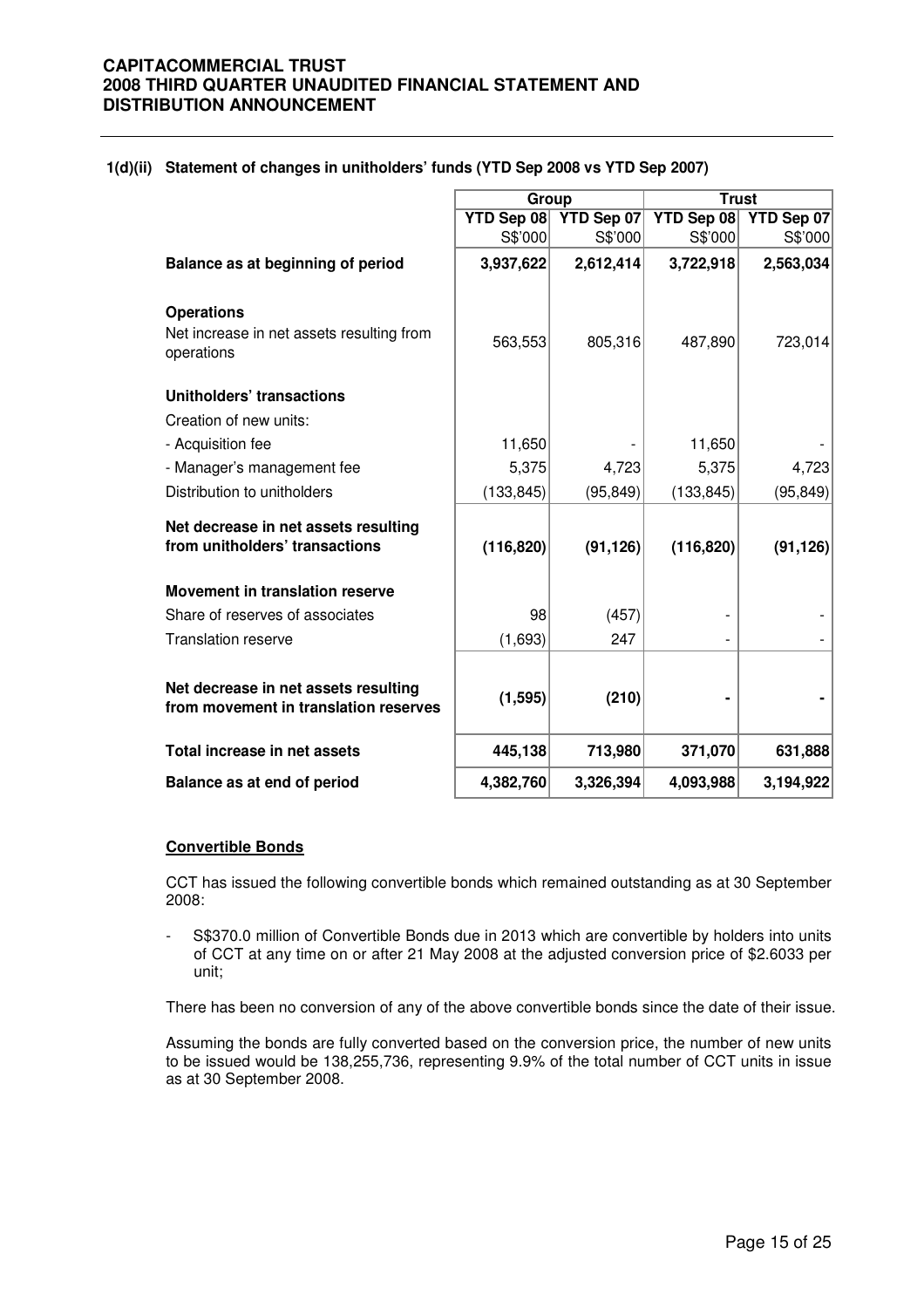#### **1(e)(i) Details of any change in the units (3Q 2008 vs 3Q 2007)**

|                                                                                                                           | <b>Group and Trust</b> |                  |  |
|---------------------------------------------------------------------------------------------------------------------------|------------------------|------------------|--|
|                                                                                                                           | 3Q 2008<br>Units       | 3Q 2007<br>Units |  |
| Balance as at beginning of period<br>Issue of new units:                                                                  | 1,386,296,578          | 1,383,555,748    |  |
| - in settlement of the acquisition fee for acquiring 1<br>George Street                                                   | 6,123,199              |                  |  |
| - in settlement of the manager's management fee in<br>relation to CCT's 60% interest in Raffles City<br>through RCS Trust | 929,519                | 539,176          |  |
| - in settlement of the manager's management fees<br>in relation to Wilkie Edge                                            | 8,556                  |                  |  |
| Balance as at end of period                                                                                               | 1,393,357,852          | 1.384.094.924    |  |

#### **1(e)(ii) Details of any change in the units (YTD Sep 2008 vs YTD Sep 2007)**

|                                                                                                                           | <b>Group and Trust</b> |                     |  |
|---------------------------------------------------------------------------------------------------------------------------|------------------------|---------------------|--|
|                                                                                                                           | YTD Sep 08<br>Units    | YTD Sep 07<br>Units |  |
| Balance as at beginning of period<br>Issue of new units:                                                                  | 1,384,692,369          | 1,382,389,511       |  |
| - in settlement of the acquisition fee for acquiring 1<br>George Street                                                   | 6,123,199              |                     |  |
| - in settlement of the manager's management fee in<br>relation to CCT's 60% interest in Raffles City<br>through RCS Trust | 2,524,197              | 1,705,413           |  |
| - in settlement of the manager's management fee in<br>relation to Wilkie Edge                                             | 18,087                 |                     |  |
| Balance as at end of period                                                                                               | 1,393,357,852          | 1,384,094,924       |  |

**2 Whether the figures have been audited, or reviewed and in accordance with which standard (e.g. The Singapore Standard on Auditing 910 (Engagement to Review Financial Statements), or an equivalent standard)** 

The figures have not been audited nor reviewed by our auditors.

**3 Where the figures have been audited or reviewed, the auditor's report (including any qualifications or emphasis of matter)** 

Not applicable.

#### **4 Whether the same accounting policies and methods of computation as in the issuer's most recent audited annual financial statements have been complied**

The accounting policies and methods of computation applied in the financial statements for the current reporting period are consistent with the audited financial statements for the year ended 31 December 2007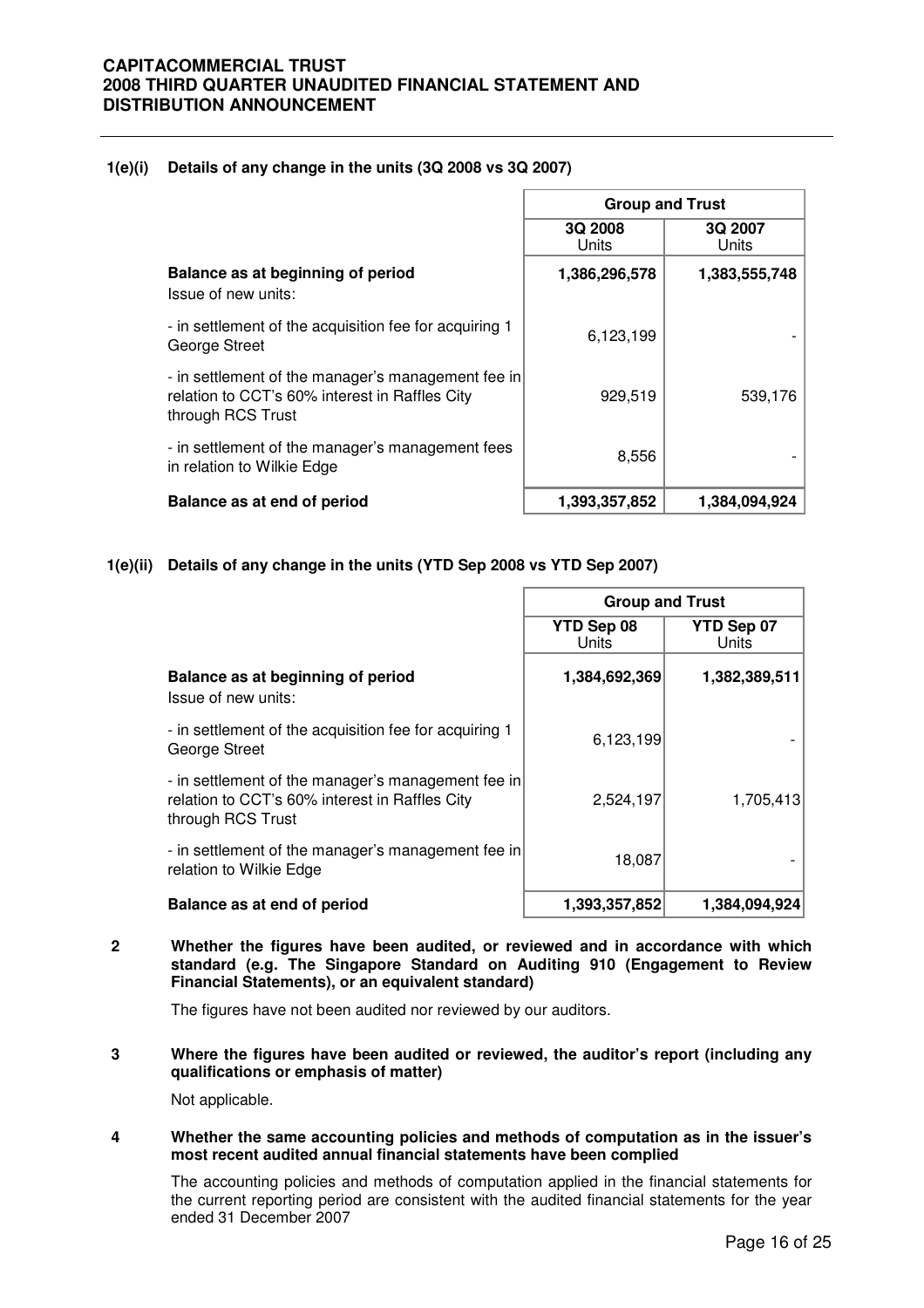**5 If there are any changes in the accounting policies and methods of computation, including any required by an accounting standard, what has changed, as well as the reasons for, and the effect of, the change** 

Nil.

#### **6 Earnings per unit ("EPU") and distribution per unit ("DPU") for the financial period**

#### **Earnings per unit**

In computing the EPU, the weighted average number of units for the period/year is used for the computation.

|                                                                    |                   | Group             |                   | <b>Trust</b>  |
|--------------------------------------------------------------------|-------------------|-------------------|-------------------|---------------|
|                                                                    | 3Q 2008           | 3Q 2007           | 3Q 2008           | 3Q 2007       |
| Weighted average number<br>of units for the period                 | 1,389,673,150     | 1,383,878,081     | 1,389,673,150     | 1,383,878,081 |
| Earnings per unit (EPU)                                            |                   |                   |                   |               |
| Based on the weighted<br>average number of units<br>for the period | 2.73 <sub>¢</sub> | 1.69¢             | 2.18 <sub>¢</sub> | 1.84¢         |
| Based on fully diluted<br>basis                                    | $1.51$ ¢          | 1.69 <sub>¢</sub> | 1.01 <sub>c</sub> | 1.84¢         |

|                                                                    | Group              |               |                    | Trust         |
|--------------------------------------------------------------------|--------------------|---------------|--------------------|---------------|
|                                                                    | YTD Sep 08         | YTD Sep 07    | YTD Sep 08         | YTD Sep 07    |
| Weighted average number<br>of units for the period                 | 1,386,948,175      | 1,383,338,328 | 1,386,948,175      | 1,383,338,328 |
| Earnings per unit (EPU)                                            |                    |               |                    |               |
| Based on the weighted<br>average number of units<br>for the period | 40.63 <sub>0</sub> | 58.22c        | 35.18 <sub>0</sub> | 52.27c        |
| Based on fully diluted<br>basis                                    | 37.64¢             | 58.22c        | 32.47c             | 52.27c        |

For the purpose of calculating the diluted EPU, the weighted average number of units in issue is adjusted to take into account the dilutive effect arising from full conversion of convertible bonds to units, with the potential units weighted for the period outstanding.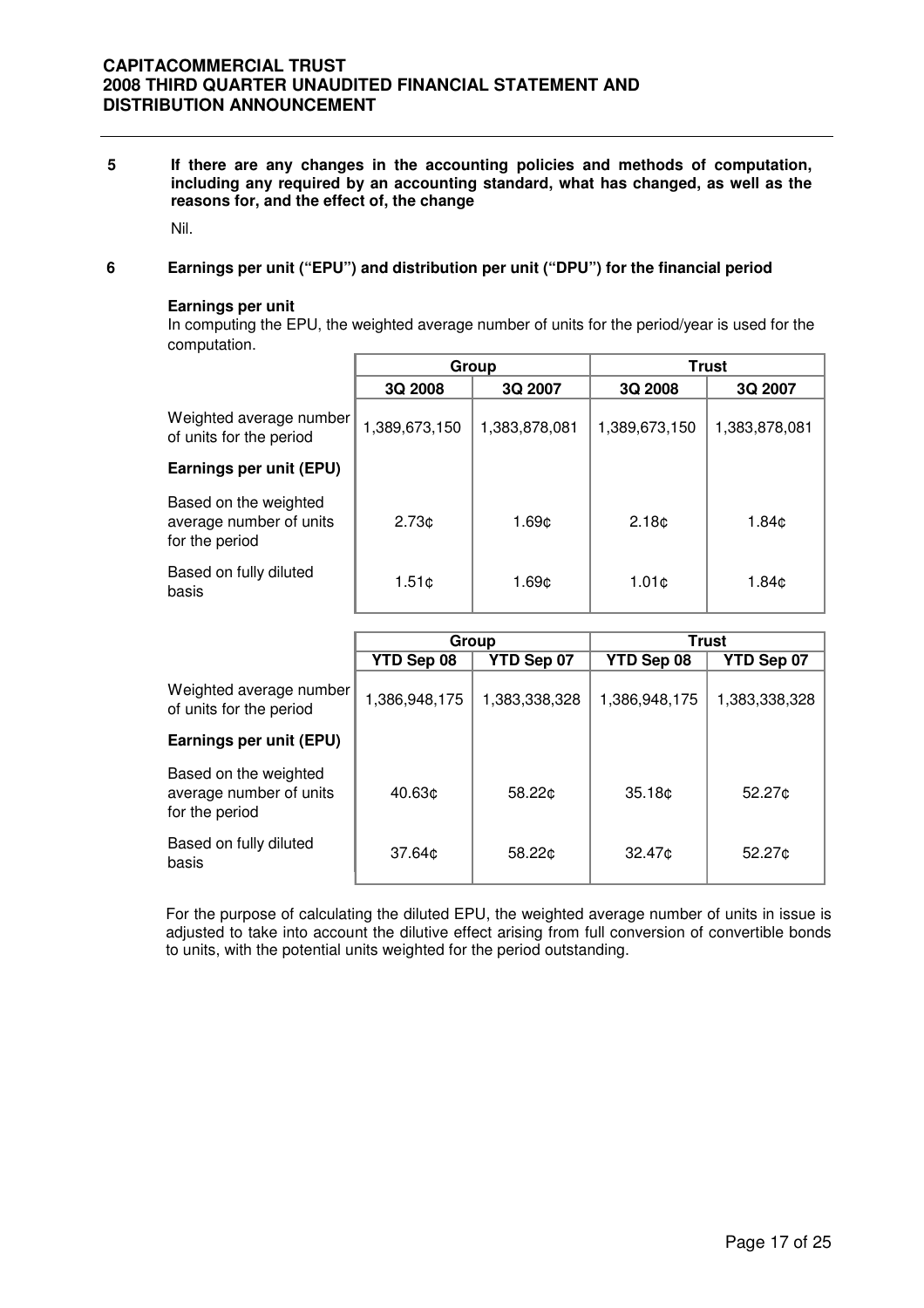#### **Distribution per unit**

In computing the DPU, the number of units as at the end of each period is used for the computation. The DPU for the Group and Trust are the same.

|                                                              | 3Q 2008               | 3Q 2007           | YTD Sep 08        | YTD Sep 07        |
|--------------------------------------------------------------|-----------------------|-------------------|-------------------|-------------------|
| Number of units in issue as<br>at end of period              | 1,393,357,852         | 1,384,094,924     | 1,393,357,852     | 1,384,094,924     |
| Distribution per unit (DPU)                                  |                       |                   |                   |                   |
| Based on the number of units<br>in issue as at end of period | $3.10$ ¢ <sup>1</sup> | 2.14 <sub>0</sub> | 8.29 <sub>¢</sub> | 6.37 <sub>¢</sub> |

Footnote :

(1) The above estimated DPU is computed on the basis of the number of units in CCT ("Units") in issue as at the end of 30 September 2008 and that none of the S\$370.0 million convertible bonds due 2013 (the "Convertible Bonds") are converted into Units. Accordingly, the actual quantum of DPU may differ from the above estimated DPU if any of the Convertible Bonds are converted into Units.

#### **7 Net asset value ("NAV") backing per unit based on issued units at the end of the period**

|                                                                                                              | Group     |           | Trust     |           |
|--------------------------------------------------------------------------------------------------------------|-----------|-----------|-----------|-----------|
|                                                                                                              | 30-Sep-08 | 31-Dec-07 | 30-Sep-08 | 31-Dec-07 |
| NAV per unit                                                                                                 | S\$3.15   | S\$2.84   | S\$2.94   | S\$2.69   |
| Based on fully diluted basis                                                                                 | S\$2.97   | S\$2.84   | S\$2.78   | S\$2.69   |
| Adjusted NAV per unit (excluding the<br>distributable income to unitholders)                                 | S\$3.11   | S\$2.80   | S\$2.91   | S\$2.64   |
| Adjusted NAV per unit (excluding the<br>distributable income to unitholders)<br>based on fully diluted basis | S\$2.94   | S\$2.80   | S\$2.75   | S\$2.64   |

For the purpose of calculating the diluted NAV per unit, the number of units at the end of the period is adjusted to take into account the dilutive effect arising from full conversion of convertible bonds to units at the end of the period.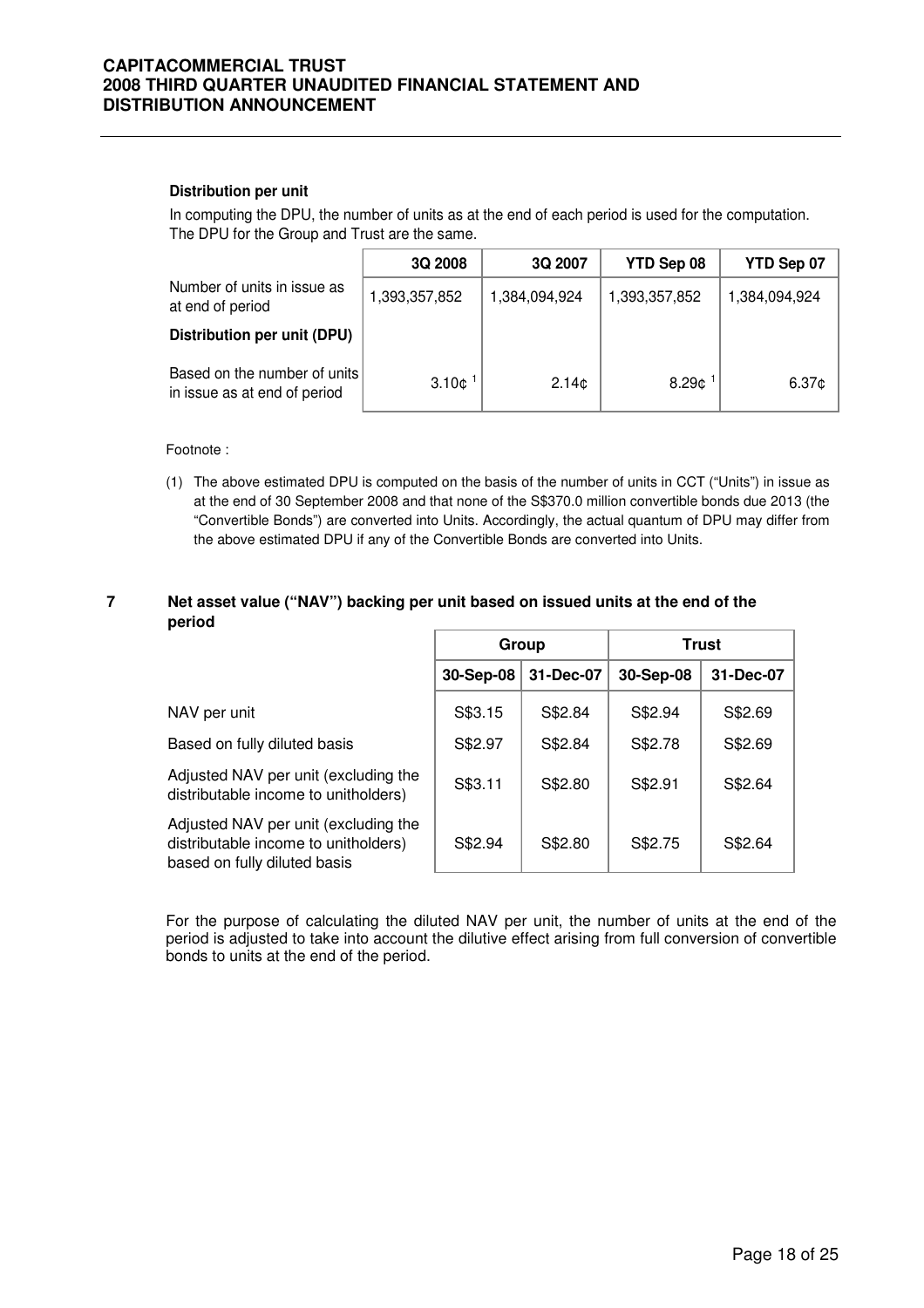#### **8 Review of the performance**

|                                                      | Group                 |                    |                       |                       |  |
|------------------------------------------------------|-----------------------|--------------------|-----------------------|-----------------------|--|
|                                                      | 3Q 2008<br>S\$'000    | 3Q 2007<br>S\$'000 | YTD Sep 08<br>S\$'000 | YTD Sep 07<br>S\$'000 |  |
| <b>Statement of Total Return</b>                     |                       |                    |                       |                       |  |
| Gross revenue                                        | 92,536                | 60,650             | 238,121               | 178,050               |  |
| Property operating expenses                          | (25, 824)             | (17, 443)          | (70, 259)             | (48, 455)             |  |
| Net property income                                  | 66,712                | 43,207             | 167,862               | 129,595               |  |
| Interest income                                      | 142                   | 348                | 1,026                 | 906                   |  |
| Investment income                                    |                       |                    | 319                   |                       |  |
| Other income                                         |                       |                    |                       | 428                   |  |
| Gain/(Loss) from re-<br>measurement of derivatives   | 2,538                 | (3,886)            | 17,210                | (7, 478)              |  |
| Manager's management fees                            | (4, 471)              | (3,401)            | (12, 555)             | (9,902)               |  |
| Trust expenses                                       | (2, 417)              | (1,316)            | (3,408)               | (3,092)               |  |
| Borrowing costs                                      | (25, 502)             | (12, 656)          | (55, 142)             | (36, 723)             |  |
| <b>Net income</b>                                    | 37,002                | 22,296             | 115,312               | 73,734                |  |
| Gain on sale of investment<br>property               |                       | 625                |                       | 625                   |  |
| Share of profit of associate                         | 980                   | 777                | 2,671                 | 1,257                 |  |
| Net change in fair value of<br>investment properties |                       |                    | 445,605               | 730,220               |  |
| Total return for the period<br>before tax            | 37,982                | 23,698             | 563,588               | 805,836               |  |
| Income tax                                           | (10)                  | (296)              | (35)                  | (520)                 |  |
| Total return for the period<br>after tax             | 37,972                | 23,402             | 563,553               | 805,316               |  |
| <b>Distribution Statement</b>                        |                       |                    |                       |                       |  |
| <b>Net income</b>                                    | 37,002                | 22,296             | 115,312               | 73,734                |  |
| Net tax adjustments                                  | 7,281                 | 6,038              | (146)                 | 13,342                |  |
| Other adjustments                                    | (1, 118)              | 1,220              | (83)                  | 1,004                 |  |
| Income available for distribution<br>to unitholders  | 43,165                | 29,554             | 115,083               | 88,080                |  |
| Distributable income to<br>unitholders               | 43,165                | 29,554             | 115,083               | 88,080                |  |
| Earnings per unit (cents)                            | $2.73$ ¢              | 1.69¢              | 40.63¢                | 58.22¢                |  |
| Distribution per unit (cents)                        | $3.10$ ¢ <sup>1</sup> | 2.14 <sub>¢</sub>  | $8.29$ ¢ <sup>1</sup> | 6.37 <sub>¢</sub>     |  |

#### Footnote :

(1) The above estimated DPU is computed on the basis of the number of units in CCT ("Units") in issue as at the end of 30 September 2008 and that none of the S\$370.0 million convertible bonds due 2013 (the "Convertible Bonds") are converted into Units. Accordingly, the actual quantum of DPU may differ from the above estimated DPU if any of the Convertible Bonds are converted into Units.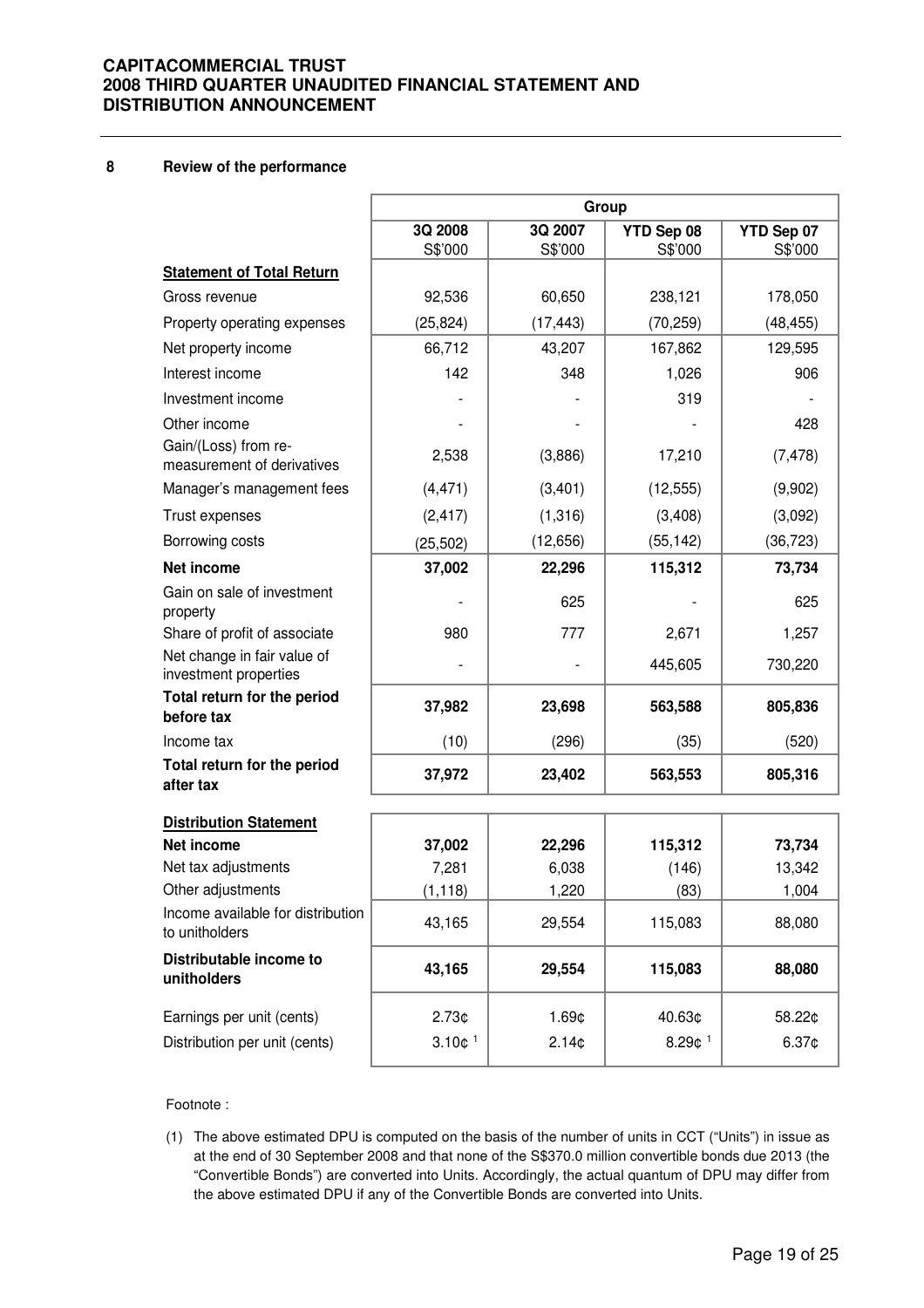#### **Review of performance 3Q 2008 vs 3Q 2007**

 Gross revenue of S\$92.5 million for 3Q 2008 was higher than 3Q 2007 by S\$31.9 million or 52.6%. This was due to the acquisition of 1 George Street, on 11 July 2008 as well as higher rental income for the remaining properties.

Property operating expenses of S\$25.8 million were higher in 3Q 2008 by S\$8.4 million or 48.0%. This was due to the acquisition of 1 George Street, on 11 July 2008 and higher property tax, utility costs and maintenance costs incurred for the remaining properties.

Trust expenses of S\$2.4 million were higher in 3Q 2008 by S\$1.1 million or 83.7% mainly due to higher professional fees and unitholders expenses incurred.

Borrowing costs of S\$25.5 million were higher in 3Q 2008 by S\$12.8 million or 101.5% due mainly to increase in borrowings from the issuance of S\$335.0 million fixed rate notes, S\$650.0 million term loan and S\$370.0 million convertible bonds and amortisation cost on the upfront fees & expenses incurred on the convertible bonds.

#### **Review of performance YTD September 2008 vs YTD September 2007**

 Gross revenue of S\$238.1 million for YTD September 2008 was higher than YTD September 2007 by S\$60.1 million or 33.7%. This was due to the acquisition of 1 George Street on 11 July 2008 as well as higher rental income for the remaining properties.

Property operating expenses of S\$70.3 million for YTD September 2008 were higher than YTD September 2007 by S\$21.8 million or 45.0%. This was due to the acquisition of 1 George Street on 11 July 2008 and higher property tax, marketing fees, property management fees and utility costs incurred for the remaining properties.

Investment income of \$0.3 million relates to the residual interest from Aragorn.

Trust expenses of S\$3.4 million were higher in YTD September 2008 by S\$0.3 million or 10.2% due to higher professional fees and unitholders cost incurred.

Borrowing costs of S\$55.1 million were higher in YTD September 2008 by S\$18.4 million or 50.29% due mainly to increase in borrowings from the issuance of S\$335.0 million fixed rate notes, S\$650.0 million term loan and S\$370.0 million convertible bonds and amortisation cost on the upfront fees & expenses incurred on the convertible bonds.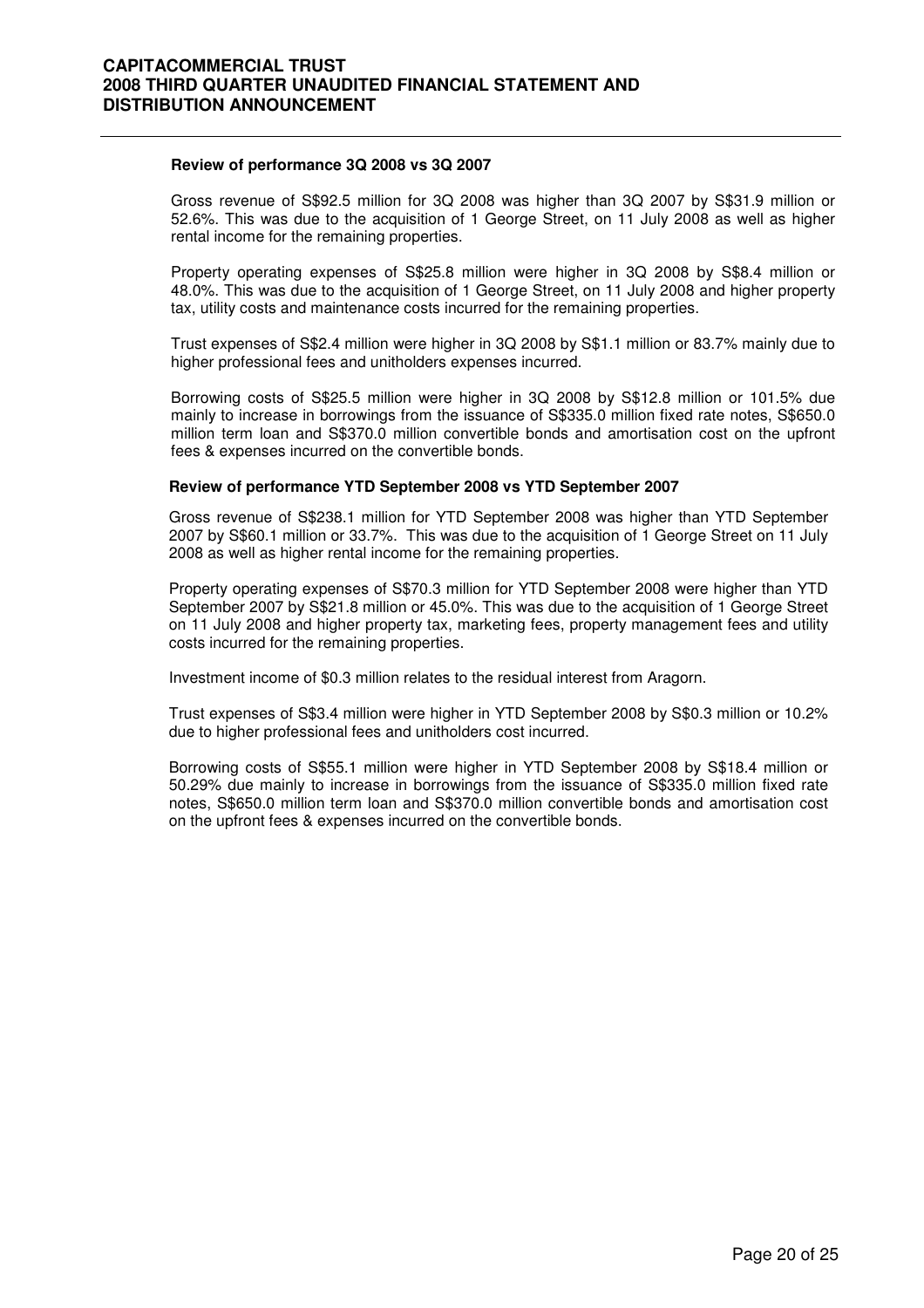#### **9 Variance between the forecast or prospectus statement (if disclosed previously) and the actual results**

#### **9(i) Statement of Total Return (Actual vs Forecast)**

|                                                     | 1 July 2008 to 30 September 2008 |                                  |                |  |
|-----------------------------------------------------|----------------------------------|----------------------------------|----------------|--|
|                                                     | <b>Actual</b><br>S\$'000         | $\mathsf{Forecast}^1$<br>S\$'000 | Change<br>$\%$ |  |
| Gross rental income                                 | 79,726                           | 79,590                           | 0.2            |  |
| Car park income                                     | 4,138                            | 3,619                            | 14.3           |  |
| Other income                                        | 8,672                            | 7,645                            | 13.4           |  |
| <b>Gross revenue</b>                                | 92,536                           | 90,854                           | 1.9            |  |
| Property management fees                            | (2, 495)                         | (2, 448)                         | 1.9            |  |
| Property tax                                        | (11, 391)                        | (11,003)                         | 3.5            |  |
| Other property operating expenses                   | (11, 938)                        | (11,650)                         | 2.5            |  |
| <b>Property operating expenses</b>                  | (25, 824)                        | (25, 101)                        | 2.9            |  |
| Net property income                                 | 66,712                           | 65,753                           | 1.5            |  |
| Interest income                                     | 142                              | 7                                | 1,928.6        |  |
| Gain from re-measurement of derivatives             | 2,538                            |                                  | Nm             |  |
| Manager's management fees                           | (4, 471)                         | (4, 451)                         | 0.4            |  |
| Trust expenses                                      | (2, 417)                         | (1, 110)                         | 117.7          |  |
| Borrowing costs                                     | (25, 502)                        | (27, 166)                        | (6.1)          |  |
| <b>Net income</b>                                   | 37,002                           | 33,033                           | 12.0           |  |
| Net tax adjustments                                 | 7,281                            | 7,112                            | 2.4            |  |
| Other adjustments                                   | (1, 118)                         | 1,427                            | (178.3)        |  |
| Income available for distribution to<br>unitholders | 43,165                           | 41,572                           | 3.8            |  |
| Distributable Income to unitholders                 | 43,165                           | 41,572                           | 3.8            |  |
| Distribution per unit (in cents)<br>For the period  | $3.10c$ <sup>2</sup>             | 2.98c                            | 4.0            |  |
| <b>Annualised</b>                                   | 12.33 $e^2$                      | 11.86¢                           | 4.0            |  |

#### **Footnotes**

- (1) The forecast is based on the forecast shown in the circular to unitholders dated 9 June 2008 ("CCT Circular") for the proposed acquisition of 1 George Street, Singapore for 1 July 2008 to 31 December 2008 and pro-rated from 11 July 2008 to 31 July 2008.
- (2) The above estimated DPU is computed on the basis of the number of units in CCT ("Units") in issue as at the end of 30 September 2008 and that none of the S\$370.0 million convertible bonds due 2013 (the "Convertible Bonds") are converted into Units. Accordingly, the actual quantum of DPU may differ from the above estimated DPU if any of the Convertible Bonds are converted into Units.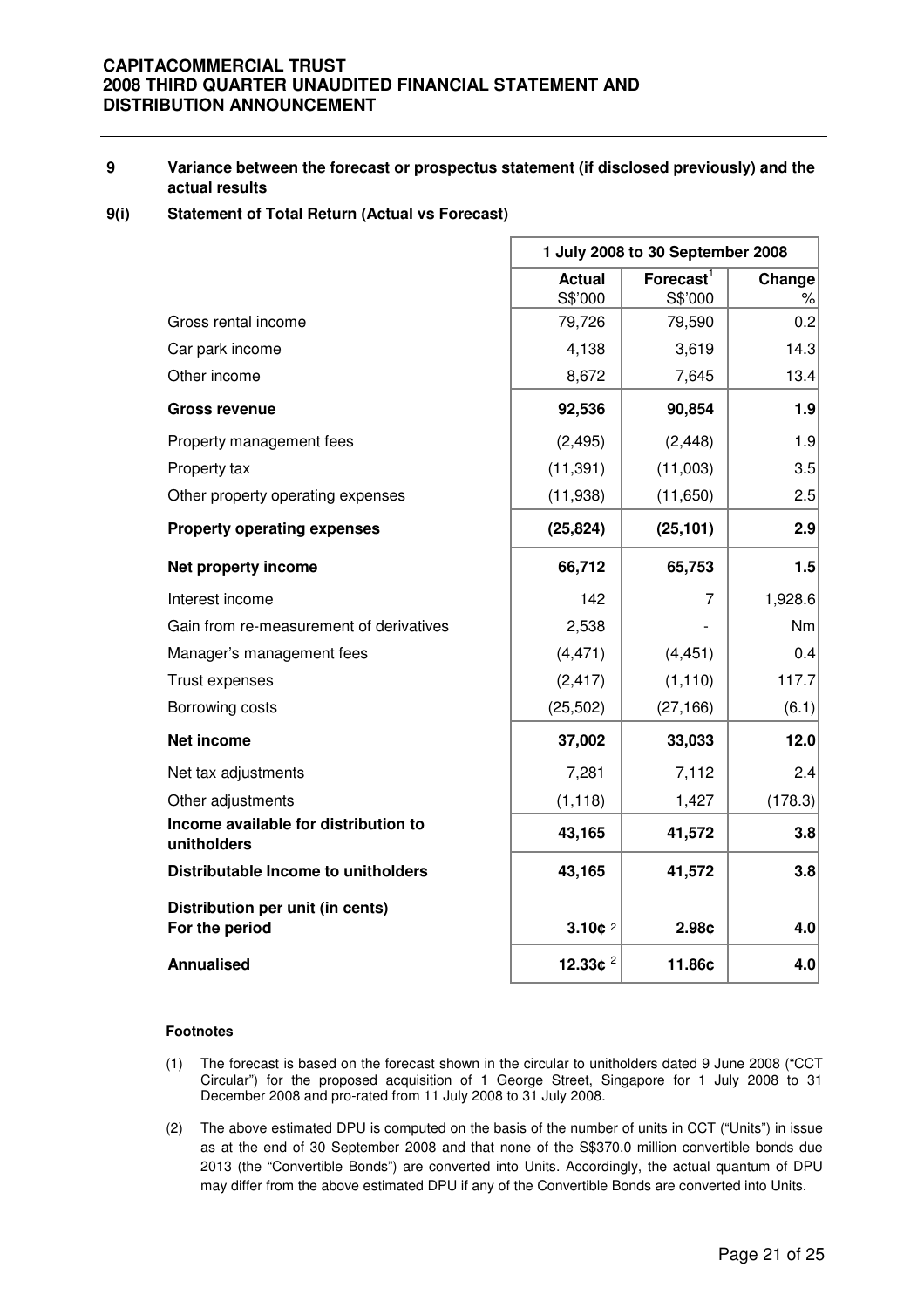#### **9(ii) Breakdown of total gross revenue (by property)**

|                              | Group                            |                             |        |
|------------------------------|----------------------------------|-----------------------------|--------|
|                              | 1 July 2008 to 30 September 2008 |                             |        |
|                              | <b>Actual</b>                    | $F$ orecast $^{\mathsf{T}}$ | Change |
|                              | S\$'000                          | S\$'000                     | %      |
| <b>Capital Tower</b>         | 12,309                           | 12,191                      | 1.0    |
| 6 Battery Road               | 20,429                           | 19,994                      | 2.2    |
| 1 George Street              | 14,322                           | 14,322                      |        |
| <b>HSBC Building</b>         | 2,254                            | 2,254                       |        |
| <b>Starhub Centre</b>        | 4,532                            | 4,514                       | 0.4    |
| Robinson Point               | 3,313                            | 3,106                       | 6.7    |
| <b>Bugis Village</b>         | 2,454                            | 2,439                       | 0.6    |
| Golden Shoe Car Park         | 2,783                            | 2,745                       | 1.4    |
| Market Street Car Park       | 1,269                            | 783                         | 62.1   |
| <b>Sub-Total</b>             | 63,665                           | 62,348                      | 2.1    |
| 60% Interest in Raffles City | 28,871                           | 28,506                      | 1.3    |
| Total gross revenue          | 92,536                           | 90,854                      | 1.9    |

## **9(iii) Breakdown of net property income (by property)**

|                              | Group                            |                       |        |
|------------------------------|----------------------------------|-----------------------|--------|
|                              | 1 July 2008 to 30 September 2008 |                       |        |
|                              | <b>Actual</b>                    | Forecast <sup>1</sup> | Change |
|                              | S\$'000                          | S\$'000               | %      |
| <b>Capital Tower</b>         | 7,146                            | 7,065                 | 1.1    |
| 6 Battery Road               | 15,750                           | 15,679                | 0.5    |
| 1 George Street              | 11,093                           | 11,093                |        |
| <b>HSBC Building</b>         | 2,233                            | 2,232                 |        |
| <b>Starhub Centre</b>        | 3,016                            | 2,981                 | 1.2    |
| Robinson Point               | 2,419                            | 2,219                 | 9.0    |
| <b>Bugis Village</b>         | 1,934                            | 1,898                 | 1.9    |
| Golden Shoe Car Park         | 1,967                            | 1,944                 | 1.2    |
| Market Street Car Park       | 784                              | 343                   | 128.6  |
| <b>Sub-Total</b>             | 46,342                           | 45,454                | 2.0    |
| 60% Interest in Raffles City | 20,370                           | 20,299                | 0.3    |
| Total net property income    | 66,712                           | 65,753                | 1.5    |

#### **Footnotes**

(1) The forecast is based on the forecast shown in the circular to unitholders dated 9 June 2008 ("CCT Circular") for the proposed acquisition of 1 George Street, Singapore for 1 July 2008 to 31 December 2008 and pro-rated from 11 July 2008 to 31 July 2008.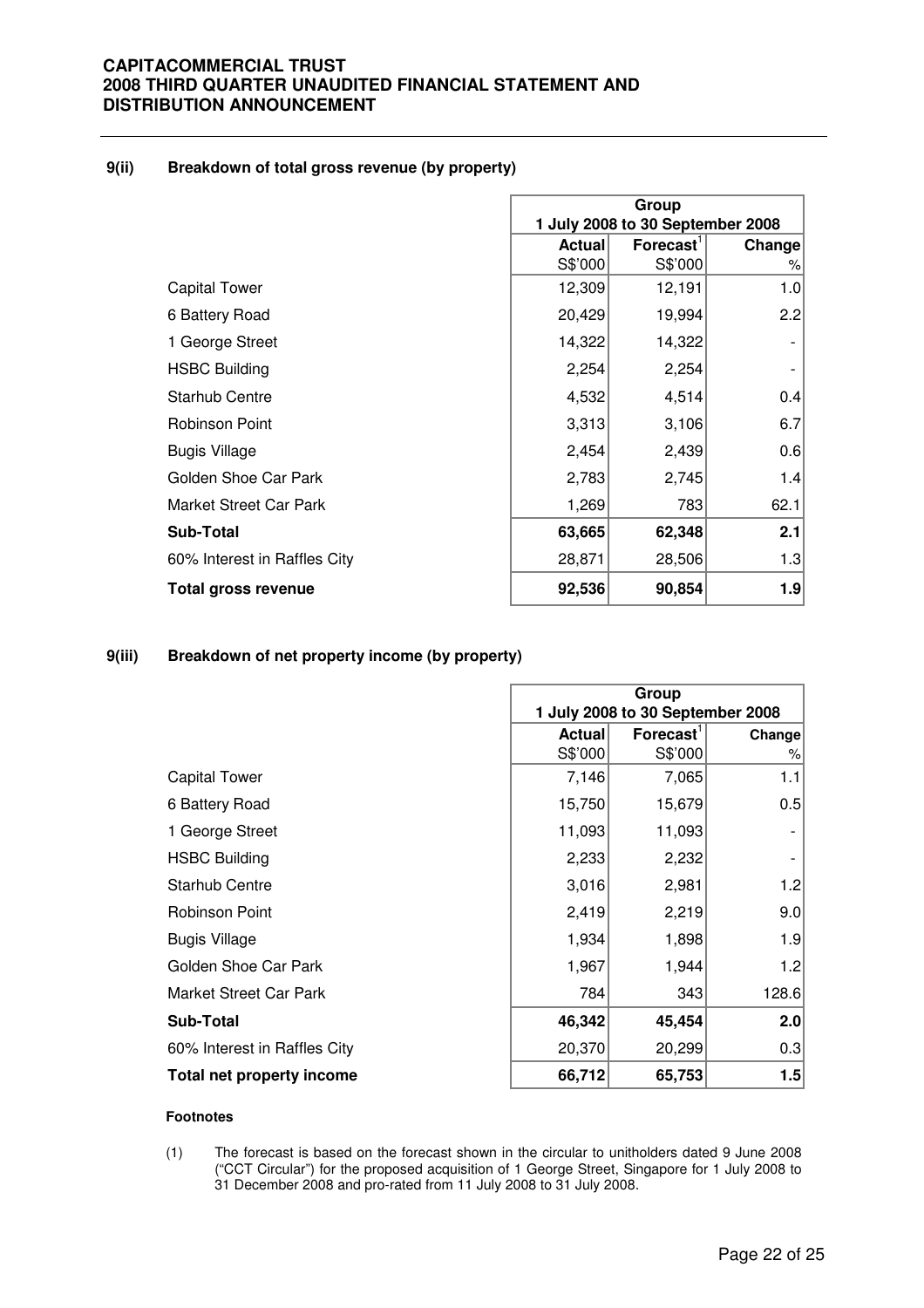#### **Review of the performance for the period 1 July 2008 to 30 September 2008**

 Gross revenue of S\$92.5 million was higher than forecast by S\$1.7 million or 1.9% on a portfolio basis. This was due mainly to increased car park income and other income.

Actual property operating expenses of S\$25.8 million were higher than forecast by S\$0.7 million or 2.9% due to higher property tax, utilities, property management fees, offset partially by lower maintenance cost.

The trust expenses of S\$2.4 million were higher than forecast by S\$1.3 million or 117.7% mainly due to higher professional fees and unitholders' expenses incurred.

Borrowing costs of S\$25.5 million were lower than forecast by S\$1.7 million or 6.1% due mainly to lower average cost of funds than forecast.

The net tax adjustment of S\$7.3 million included the add-back of the amortisation and transaction costs relating to the debt issuances and convertible bonds and the management fees paid in units (for RCS Trust and Wilkie Edge) as well as deduction of the gain from measurement of derivatives which were non-tax deductible items.

#### **10 Commentary on the competitive conditions of the industry in which the group operates and any known factors or events that may effect the group in the next reporting period and the next 12 months**

The advance estimates by the Ministry of Trade and Industry ("MTI") showed that real GDP declined 0.5% on a year-on-year basis in 3Q 2008. On a quarter-on-quarter seasonally adjusted annualised basis, real GDP declined by 6.3%, following a decline of 5.7% in the previous quarter. The worsening financial crisis in the US and Europe in the recent weeks has deepened the credit crunch, making it more difficult for businesses to sustain economic activities. Taking into account the slowdown in the global economy and key domestic sectors, MTI has revised Singapore's 2008 GDP growth to around 3.0%, down from the 4.0% to 5.0% forecast range it made in August 2008.

Negative effects of a prolonged global financial and economic crisis in the US and Europe, inflation and a deteriorating world economy have filtered into the Singapore office market in 3Q 2008. CB Richard Ellis reported that both Grade A and prime rents remained static at S\$18.80 psf per month and S\$16.10 psf per month respectively over the third quarter of 2008. This is the first quarter which did not register any growth after 17 quarters of growth since 2Q 2004. Office rentals are likely to face downward pressure in the next 12 months as demand softens in-line with the anticipated slowdown in business activities.

CCT's office properties are likely to continue to perform well for the rest of the year as the Manager expects positive rental reversions for leases that are expiring in 4Q 2008. This is because the average passing rent for CCT's office portfolio is only S\$7.20 psf per month and is significantly below market. Rental declines are also expected to be mitigated by low new office supply for the rest of 2008 and in 2009.

Market conditions have worsened in the current quarter with more financial institutions failing in the US and Europe. CCT however is not affected directly as it has no dealings with these financial institutions nor are they tenants of CCT. Market vacancy for Grade A office space in 3Q 2008 remained low at 1.2%, and similarly for CCT portfolio's vacancy rate has also remained low at 1.1%. The manager of CCT nevertheless recognizes the increasingly challenging market conditions and has stepped up its lease management and tenant retention efforts.

The credit market has become more volatile in 3Q 2008 with the worsening financial crisis. With the softening oil price and the deteriorating state of the US economy, the US Fed and other central banks have lowered interest rates to arrest any further weakening of the economy. Longer end base rates have declined since the beginning of the quarter while short term rates have increased, flattening the yield curve. CCT has 100% of its interest cost fixed for 2008 so it is not exposed to interest volatility. Nevertheless inflationary pressure still remains and the manager of CCT is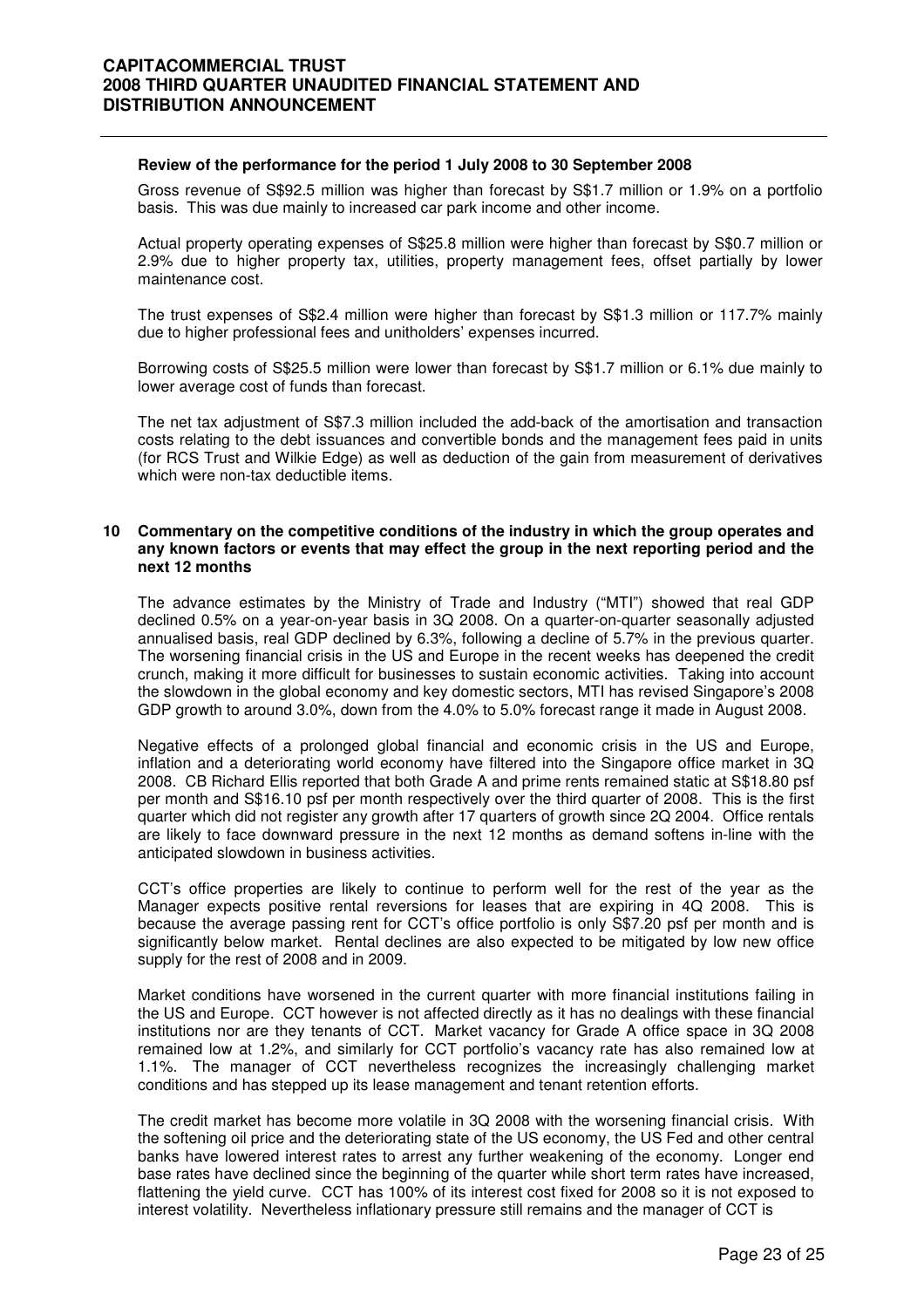focused on controlling its operating costs such as locking in its utilities costs in advance and is more prudent on discretionary operating expenses and capital expenditures.

#### **Outlook for 2008**

Notwithstanding the worsening financial market conditions and economy, the manager of CCT expects CCT to perform better than the forecast distribution for financial year 1 January 2008 to 31 December 2008. This is due to the fact that all lease renewals due this year have been contracted with strong positive rent reversions, as well as the manager's ability to lock in relatively lower interest costs. The forecast distribution amount was stated in the CCT Circular dated 9 June 2008 for the acquisition of 1 George Street.

#### **11 Distributions**

| 11(a) | <b>Current financial period</b><br>Any distributions declared for the current financial period?                                                                    | No. |
|-------|--------------------------------------------------------------------------------------------------------------------------------------------------------------------|-----|
| 11(b) | Corresponding period of the preceding financial period<br>Any distributions declared for the corresponding period of the immediate<br>preceding financial periods? | No. |

**12 If no distribution has been declared/recommended, a statement to that effect** NA